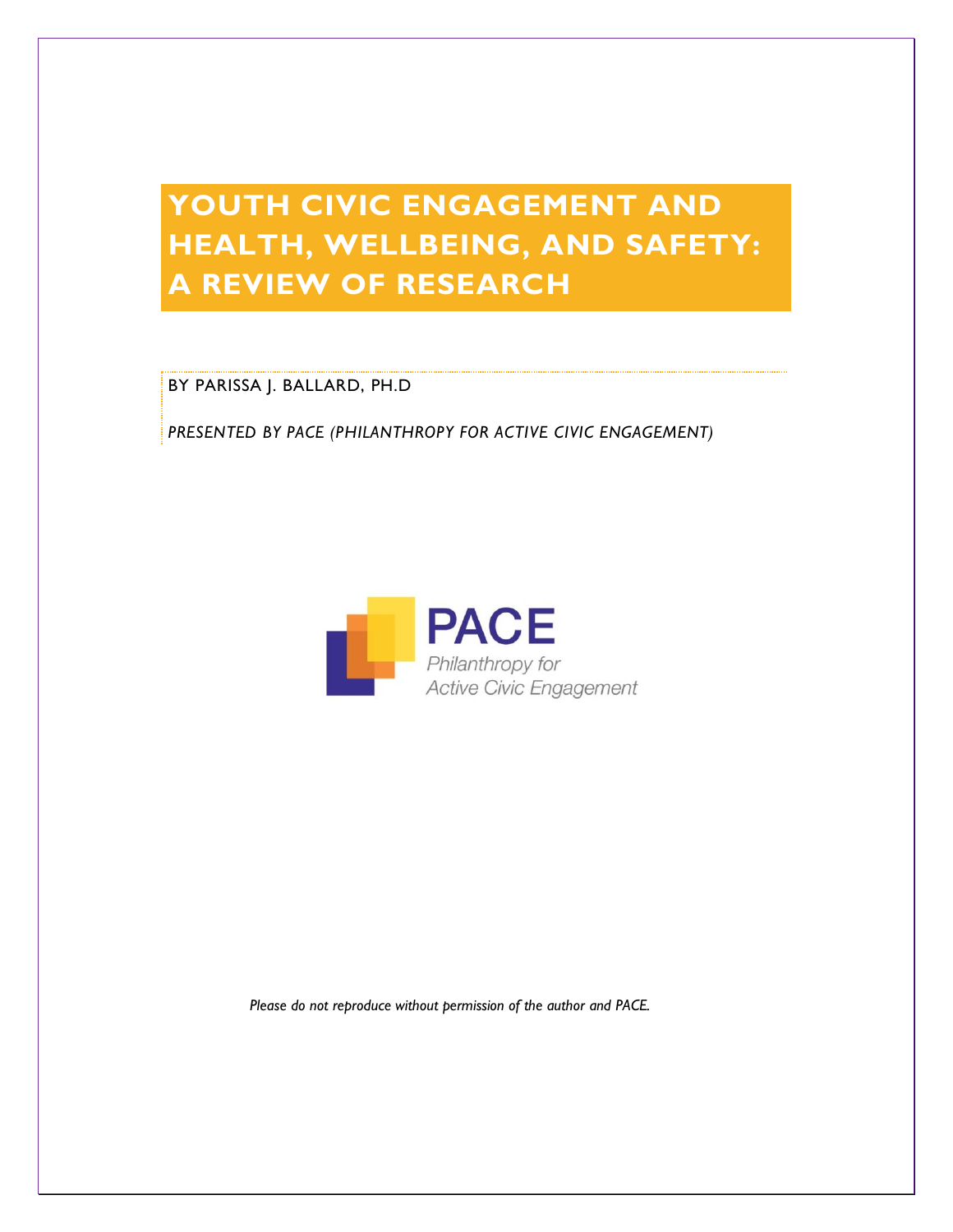#### INTRODUCTION

When young people have a chance to identify social issues they are passionate about, and have the opportunity to take action to address them, they both contribute to society and reap individual benefits. Meaningful opportunities for civic engagement are transformative for young people, who so often feel voiceless and excluded from decision-making in the civic and social settings where they spend time. In the contemporary context, young people learn about civic engagement in a world that is divisive and uncertain. Youth may be *both* less trusting of formal political institutions *and* increasingly willing and able to engage in civic life, for example given the ease of using new technologies. Youth voices are needed and many youth are looking for a chance to contribute to the world around them. Soliciting young people's input on the community issues and problems they face not only supports positive individual development, it can also help shape policy and community initiatives in ways that expand reach and deepen impact.

There are many ways to define youth civic engagement (YCE); for this review, YCE will be defined as the "individual and collective actions designed to identify and address issues of public concern" <sup>1</sup> with a focus on the behavioral dimension of the complex ways young people are connected with their communities. Some examples of YCE include volunteering or community service, political activities such as campaigning, activism such as participating in protests, organizing community members, and participating as community representatives (e.g., community youth councils, urban planning efforts or participatory budgeting efforts) $2-4$ . For this review, youth is defined broadly to include individuals between the ages of 13-25, roughly corresponding to middle and high-school, and college-aged young people. Importantly, not all youth complete middle or high school and certainly not all youth go to college. The educational tracks and socioeconomic contexts youth are exposed to have direct bearing on the civic opportunities and experiences they can access<sup>5-7</sup>. In turn, there are important disparities in who is civically engaged<sup>8</sup>; the issue of disproportionately available civic opportunities and disparities in civic engagement is addressed throughout this review. Many scholars across fields such as community psychology, developmental psychology, public health, and epidemiology argue that civic engagement contributes to healthy youth development and the development and maintenance of healthy and safe communities. YCE can be thought of as a predictor, a consequence, and a process involved in health and safety at the individual and community level. For this review, individual health includes mental, physical, and behavioral health outcomes and safety refers mostly to community-level rates of violence and juvenile justice system involvement, although the definitions vary somewhat across studies. Healthy communities refer to both "civic health" (defined below) and community-level rates of health and safety outcomes.

Associations between civic engagement and health and safety are complex and multidirectional. Research studies are only beginning to test their causal interrelations and to address the complexity of measuring and unpacking relations at the individual and community level. Youth civic engagement can be thought of as related to health and safety in five key ways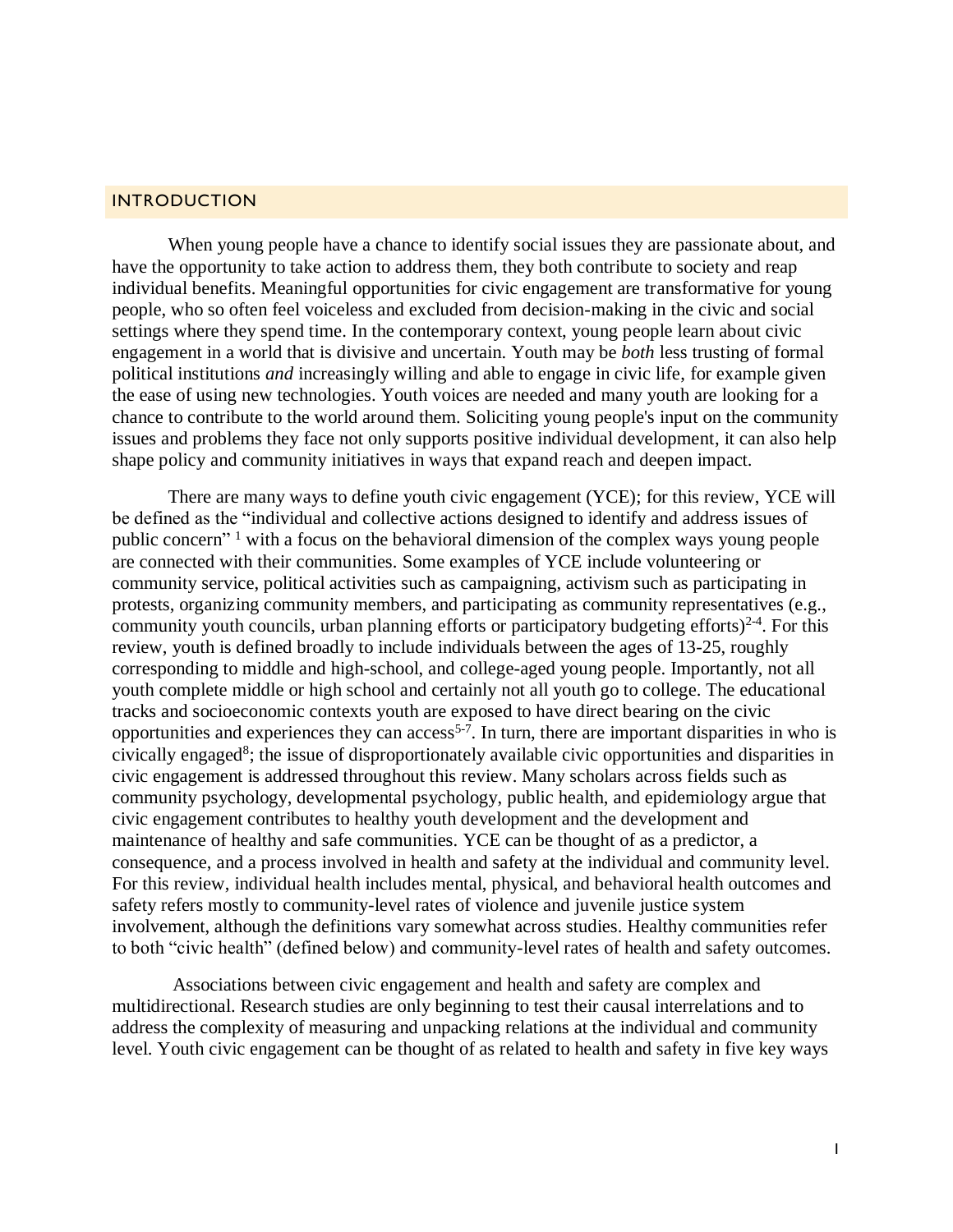(See Figure 1, adapted from<sup>9</sup>). First, community-wide levels of civic engagement (sometimes referred to as "civic health") supports community health and the health and safety of individual subpopulations, including youth (Figure 1, A). Second, communities high in "civic health" support youth civic engagement (Figure 1, B). Third, youth civic engagement can influence subsequent health and safety among engaged individuals (Figure 1, C). Fourth,



youth civic engagement in community health and safety projects and policy-making can improve the projects and policy, which can in turn have positive effects on the health and safety of community members (Figure 1, D). Finally, youth health and safety can be considered a precursor to youth civic engagement or as part of the definition of individual health (i.e. youth who are healthy and thriving are also involved in contributing to the world around them) (Figure 1, E).

#### PART I. COMMUNITY-LEVEL "CIVIC HEALTH" AND YOUTH HEALTH AND SAFETY

Communities in which residents are highly engaged in civic activities might be healthier and safer (Figure 1, A). Recently, some have argued that "civic health" is a property that characterizes communities and in turn, may predict community-level and individual-level health and safety, including among youth. Civic health has been defined as "a measure of well-being for a community, state, or nation and is determined by how actively citizens are engaged in their communities"<sup>10</sup>. Coined through an initiative of the National Conference on Citizenship, "civic health" is meant to capture the idea of community vitality and how well community members work together, or are prepared to work together. Measures of civic health include indicators such as levels of civic engagement, social connectedness, group participation, and trust and confidence in civic and social institutions. Importantly, these are most often measured at the individual level (individual civic engagement and perceptions of social capital) and aggregated at the community level.

The term civic health is relatively new and evidence is sparse regarding whether communities that rank highly on their civic health also have higher rates of physical, mental, and behavioral health and safety among residents. However, aspects of civic health such as social connectedness, social trust, and civic participation have long been conceptualized and measured as "social capital" and there is evidence that communities with more social capital are healthier. Epidemiologists such as Kawachi and colleagues have shown how social capital, the resources that are accessed by individuals as a result of their membership in a network or group, can be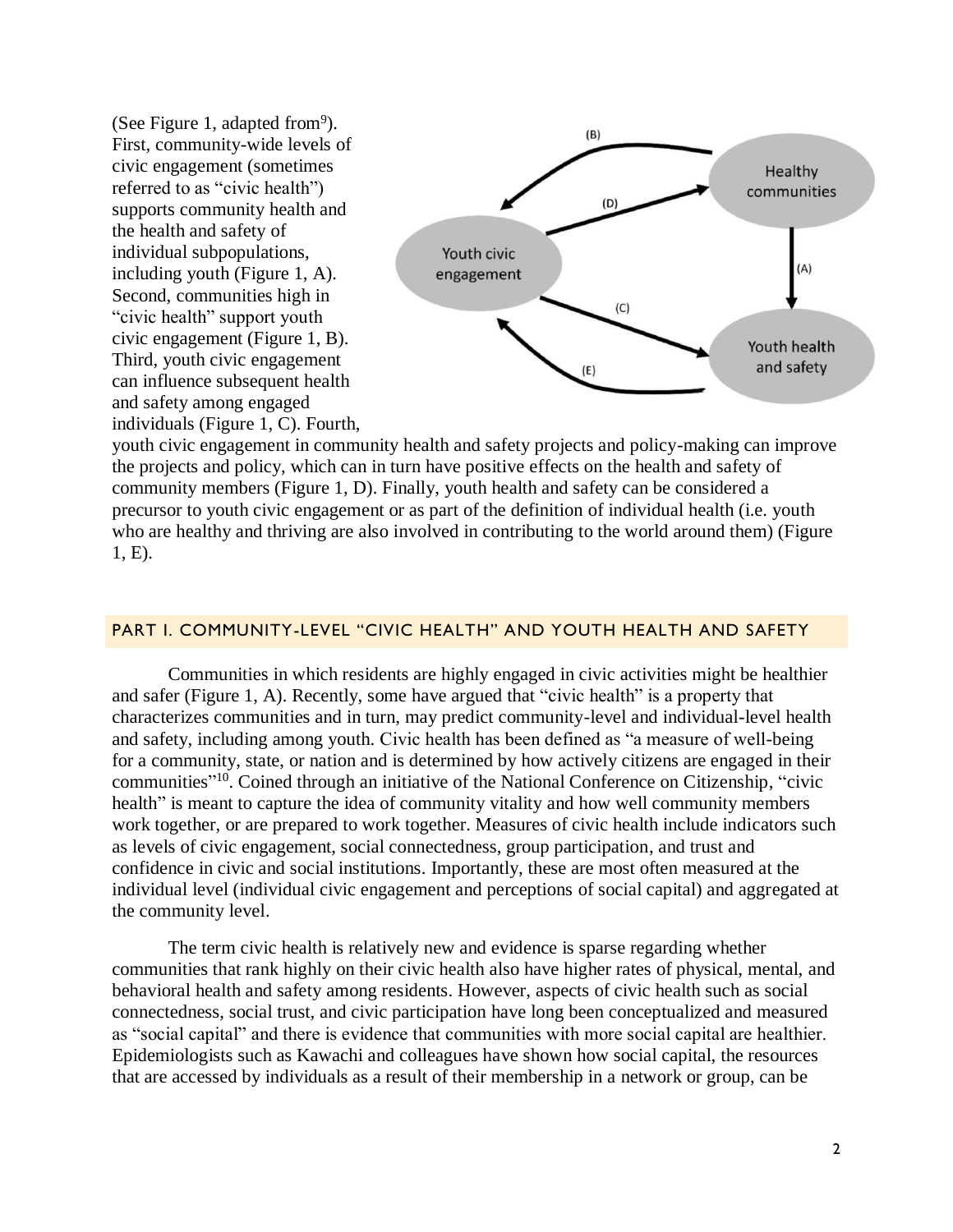good for individual health $11-13$ . They have made a strong epidemiologic case for devoting resources to understanding and strengthening the civic characteristics of communities as a way to support the health of individuals who live there. Many funding initiatives have turned attention to building healthy communities through strengthening social capital (for example, the Robert Wood Johnson Foundation healthy community focus area and The California Endowment's Building Healthy Communities initiative) and initiatives to conceptualize and operationalize "civic health" as a characteristic of communities. Social capital is most often thought of as a property of communities or social relationships, but there is considerable debate about how best to measure it. When it comes to links between social capital and the health of individuals in communities, evidence comes mainly from two types of studies.

First, there is evidence from studies of *community rates of social capital* and *communitylevel rates of health and safety*. Not surprisingly, communities with higher social capital have healthier populations and are safer. Neighborhoods higher in social capital tend to be safer, for example as indicated by lower homicide rates $14$  and rural communities that are more civically robust have less violent crime<sup>15</sup>. In one study, neighborhood social capital, measured through aggregated reports of reciprocity, trust, and civic participation, was associated with lower neighborhood death rates and heart disease, after adjusting for factors like poverty $^{11}$ .

Second, there is some evidence that *community-level* social capital impacts *individuallevel* health and safety. In several studies, neighborhood and community social capital is positively associated with individual health outcomes such as self-reported health<sup>16</sup>. The findings may be especially true for certain aspects of social capital like social trust<sup>17</sup> and certain types of communities such as urban neighborhoods<sup>18</sup>. Such public health and epidemiologic studies often examine effects by age and generally find stronger links between social capital and individual health among older adults. Often youth under the age of 25 are not included in these studies leaving open questions about the unique effects of social capital and civic health at the community level on *youth* health and safety. This is a consequential gap in light of work by community and developmental psychologists who have shown that community characteristics matter in specific ways for youth. For example, in communities with "youth bulges," or high youth to adult ratios, youth and young adults show lower civic knowledge but more civic participation<sup>19</sup>. Others have shown that neighborhood level factors such as inequality may work in different ways for youth compared to adults, for example, serving to motivate youth civic participation while hindering adult civic participation<sup>20</sup>.

Some studies explore these links in a third way, by examining connections between *individual reports of social capital* and *individual youth health and safety.* When measured in this way, findings are most accurately interpreted as evidence that youth who *perceive*  connection to community and who are involved in their communities tend to be healthier. For example, youth in one study who report higher levels of community organization and higher involvement in civic and social groups reported lower use of alcohol and other drugs $21$ . Peer affiliation and social bonding are also linked with later initiation and lower rates of substance use<sup>22, 23</sup>. Living in communities with strong social bonds seems to be good for health and safety, although it is not clear whether the key is *actual access* to social capital, or *perceived* social capital, or some combination<sup>24, 25</sup>.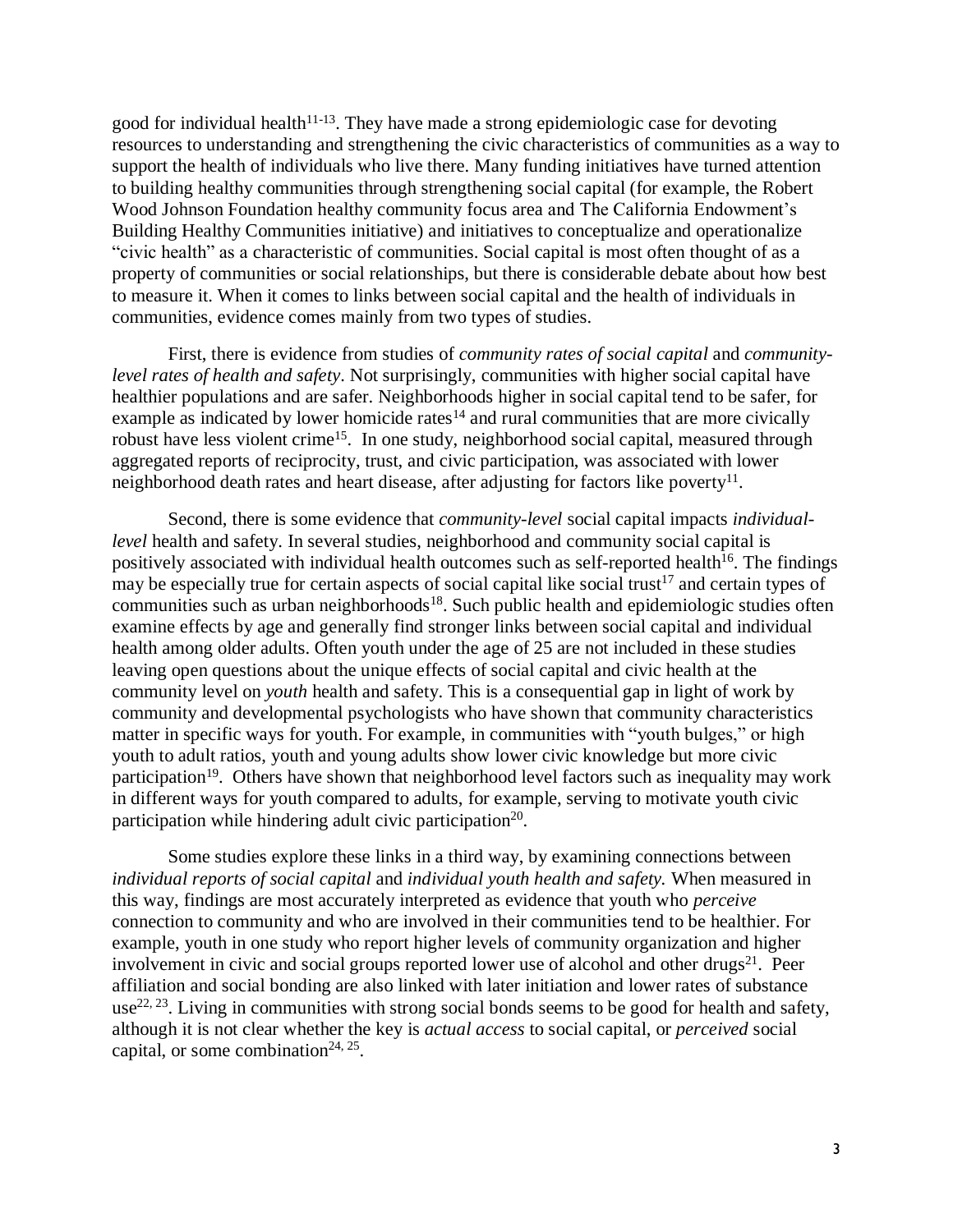#### WHAT DO WE NEED TO KNOW?

Additional evidence in several areas would clarify our understanding of how aspects of communities, like the civic health of communities, affect youth health and safety. First, large studies from public health examining social capital and health often focus on adult populations; applying the rigorous methods of such studies with youth would help clarify the unique links between civic health and social capital and the healthy development of young people. Second, studies of civic health and social capital do not uniformly define and measure the relevant properties of communities, making it somewhat difficult to understand whether there are consistently positive links between civic health or social capital and youth health and safety.

Third, it is important to point out that there are both structural (physical, place-based, contextual, and locational) and social (people-based, relational) resources in communities that impact health and safety. As Diez-Roux and Mair explain, neighborhoods "possess both physical and social attributes which could plausibly affect physical health<sup>25</sup>." The structural and social aspects of communities often align, for example communities with low-quality housing are often also low on social cohesion, but not always<sup>24</sup>. The evidence reviewed above comes from studies that measure social capital through both structural and social resources. Moving forward, a research agenda to understand the effects of civic health on youth and community health should focus on the additive and interactive effects of *structural* and *social* aspects of community. Finally, there is also evidence that social capital can have ill effects on health. For example, communities high in social capital can have higher rates of substance use, perhaps because of social contagion effects or the easy spread of poor health habits in tight-knit communities (see<sup>26</sup> for a recent analysis of the downsides of social capital for health). Of course, by some definitions, social capital is not necessarily positive; tight-knit groups can hold health-harming values or can come in destructive forms, such as gangs<sup>27</sup>. It is important to understand the boundaries and limits of social capital and civic health on promoting youth health and safety and conditions under which communities high in social capital might undermine health.

#### PART II. COMMUNITY-LEVEL "CIVIC HEALTH" AND YOUTH CIVIC ENGAGEMENT

Communities with a strong civic infrastructure, for example those with many community organizations, are likely able to support more youth civic engagement (Figure 1, B). Young people need access to civic opportunities in order to engage in civic life<sup>28</sup>. Recent work has conceptualized this by looking at civic infrastructure. For example, one recent study illustrates how communities with a strong "culture of engagement," (as defined by robust youth participation in community based organizations), foster youth civic engagement and ultimately can support their health and community wellbeing<sup>29</sup>.

# WHAT DO WE NEED TO KNOW?

Systematic evidence documenting how civic infrastructure supports youth civic engagement is needed. A promising approach will be to merge data from community-level indicators of civic health and infrastructure with individual level data on youth civic engagement.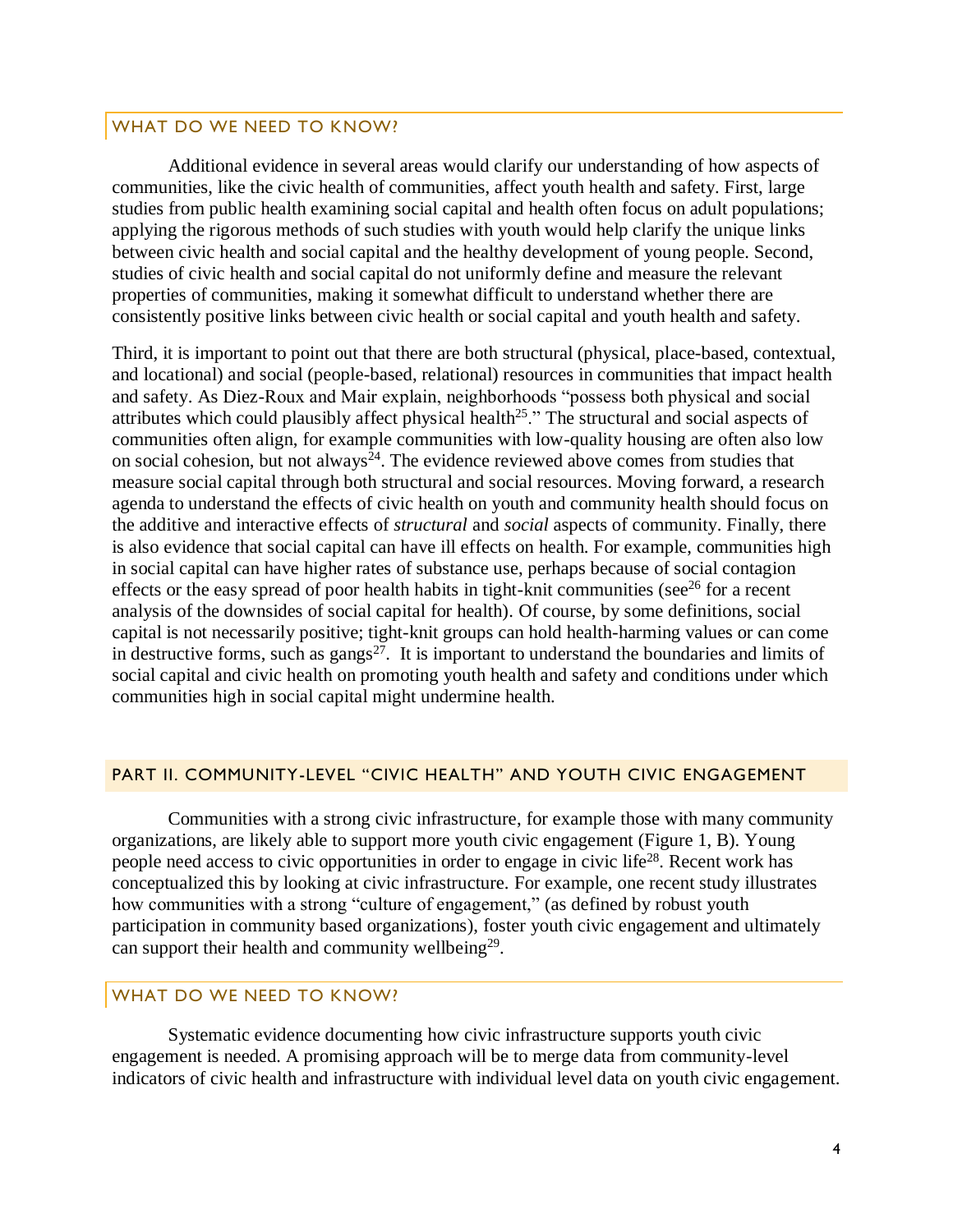In addition, it would be helpful to know what type of civic infrastructure best supports youth engagement, what recruitment methods and opportunities are most effective, and what transforms sporadic engagement into sustained and meaningful engagement with community initiatives where youth really have a chance to have collective impact. Simple exposure to civic opportunity is not enough to engage youth, but affording meaningful opportunities is a necessary condition to support youth civic engagement.

# PART III. YOUTH CIVIC ENGAGEMENT CAN INFLUENCE SUBSEQUENT YOUTH HEALTH AND SAFETY

For individuals, YCE can support positive development and promote individual health and wellbeing (Figure 1, C). Several youth development theories propose how YCE can play a role in healthy development. These include Positive Youth Development (PYD) theory, concepts of resilience, sociopolitical development theory (SPD) and empowerment theory. PYD theory highlights how positive developmental contexts (families, schools, communities) support thriving youth; in turn, thriving youth take action to contribute to the world around them<sup>30</sup>. YCE can promote skills and attributes associated with resilience, suggesting that YCE can buffer young people from adverse health and safety experiences. The SPD framework focuses on the context of oppression and disadvantage and "the evolving critical understanding of the political, economic, cultural, and other systemic forces that shape society and one's status within it, and the associated process of growth in relevant knowledge, analytical skills, and emotional faculties"<sup>31</sup>. According to this approach, for marginalized youth of color, activism and resistance are important means of engaging with social and political systems and promoting healthy development <sup>32-35</sup>. Relatedly, theories of psychological empowerment point out the important role of self-efficacy and perceived control in health <sup>36-38</sup>.

When thinking about potential health effects of YCE, it is productive to consider a wide spectrum of civic activities but also critical to differentiate between the various types given that youth are exposed to a variety of civic opportunities depending on their socioeconomic contexts and ethnic and immigrant backgrounds<sup>39</sup>. Whereas volunteerism opportunities tend to be more numerous than political opportunities<sup>28</sup>, some civic activities that provide a chance for contribution come in the form of protesting, building coalitions, or petitioning. The health effects of civic engagement for individuals will likely differ for volunteerism and political activities. Volunteer and community service activities allow young people to channel their energy into individual, often apolitical, actions providing direct help to others to alleviate suffering. This differs from political forms of YCE, more often directed toward addressing systemic or structural social problems. To the extent that volunteering affects health, it may be through the good feelings associated with helping others. In contrast, political civic activities like protesting a political initiative might affect health through a pathway of empowerment. Across both political and non-political types of activities, youth may find the opportunity to matter and to carve out meaningful role in their community.

Out of the many forms of YCE available to youth, the evidence linking volunteering to health is the most extensive. The empirical literature linking volunteering in *older adulthood*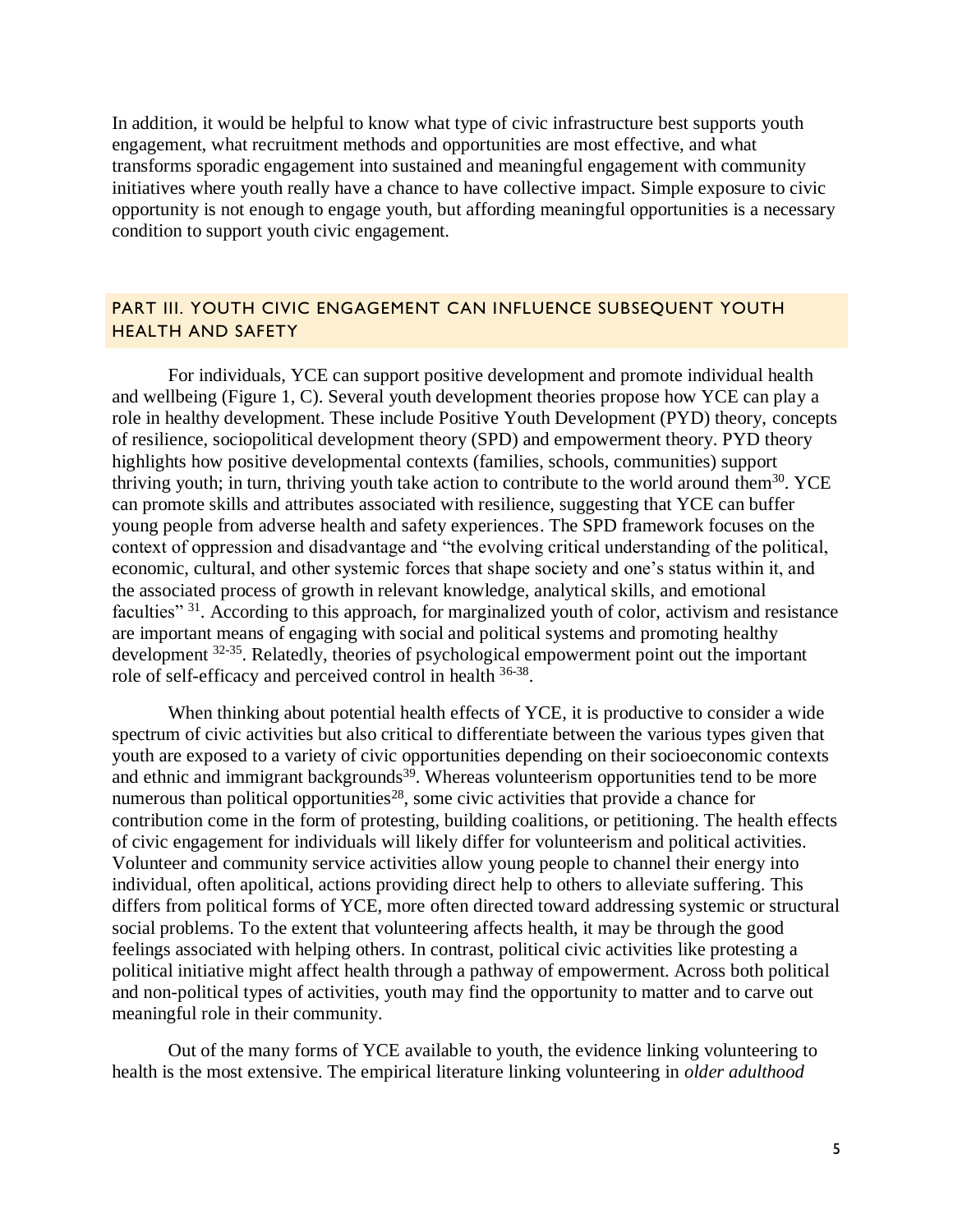with longevity and better health  $40, 41$  is robust. The empirical literature linking YCE and health among adolescents and young adults is emergent but expanding. Most of the evidence is correlational and comes in two forms: observational survey studies drawing on large samples and evaluations of particular volunteer programs. In large observational survey studies, volunteering is relatively consistent in predicting better mental health, such as fewer depressive symptoms, <sup>42-</sup>  $44$  and better behavioral health, such as fewer substance use behaviors<sup>43</sup>. In program evaluation research, there is some evidence that volunteering is related to reduced health-risk behaviors. For example, the Teen Outreach Program, which includes a volunteer component, was shown to reduce risk for teen pregnancy<sup>45, 46</sup>. One study, notable for its causal methodology, used a randomized control trial design to examine the effects of volunteering on physical health among late adolescents. High school students randomly assigned to volunteer at an after-school program for two months had lower cardiovascular risk, cholesterol and body mass index, compared to a group of non-volunteers <sup>47</sup>.

The empirical literature linking activism with health and safety is more sparse, and the links are more complex. Importantly, the experience of activism tends to be more controversial, more motivated by a desire to make change, and may involve a different subset of youth<sup>48</sup>. In a set of studies using the National Longitudinal Study of Adolescent to Young Adult Health, activism was linked with *more* substance use over time <sup>43</sup> and either not associated with<sup>43</sup>, or associated with more depressive symptoms  $42$ . Although there is limited direct evidence linking activism and health, indirect evidence supports both positive and negative theorized pathways from activism to wellbeing. Activism is associated with greater self-esteem, empowerment, and self-confidence<sup>33, 49</sup>. Activism might play a role in coping or buffering stress. In one German study, people who used activism as a way to cope with social and political stressors experienced mental health benefits<sup>50</sup>. However, the buffering effect of activism might vary by factors such as racial and ethnic background and the nature of the social stressor. One recent study of college students in the U.S. found differential effects of political activism on mental health for Latinx and Black young adults experiencing discrimination. Political activism buffered the negative effects of racial and ethnic discrimination on stress and depressive symptoms for Latinx college students but exacerbated the negative effects of such discrimination on stress and anxiety for Black college students<sup>51</sup>. Further, activism often arises in response to feeling marginalized or discriminated against<sup>52, 53</sup>, experiences that are linked to poor health. Activism can also be unsafe— perhaps disproportionately for some young people. For example, taking a public stand on controversial issues can expose young people to psychological and verbal backlash, and in extreme cases of high-risk activism, to threats to physical safety<sup>54</sup>. Given the emphasis on changing systems, activism can also be frustrating when things are slow to change and can place an undue burden on groups who are marginalized to address systems change.

The evidence linking young adult voting behavior and subsequent health is very sparse. Voting is related to fewer depressive symptoms and fewer health-risk behaviors over time<sup>42, 43</sup>. Some studies find that voting is linked with physiological changes in the short-term<sup>55, 56</sup> pointing out a potential biological pathway by which voting might affect health. However, it is not clear whether voting has causal, cumulative, or long-term effects on health and wellbeing.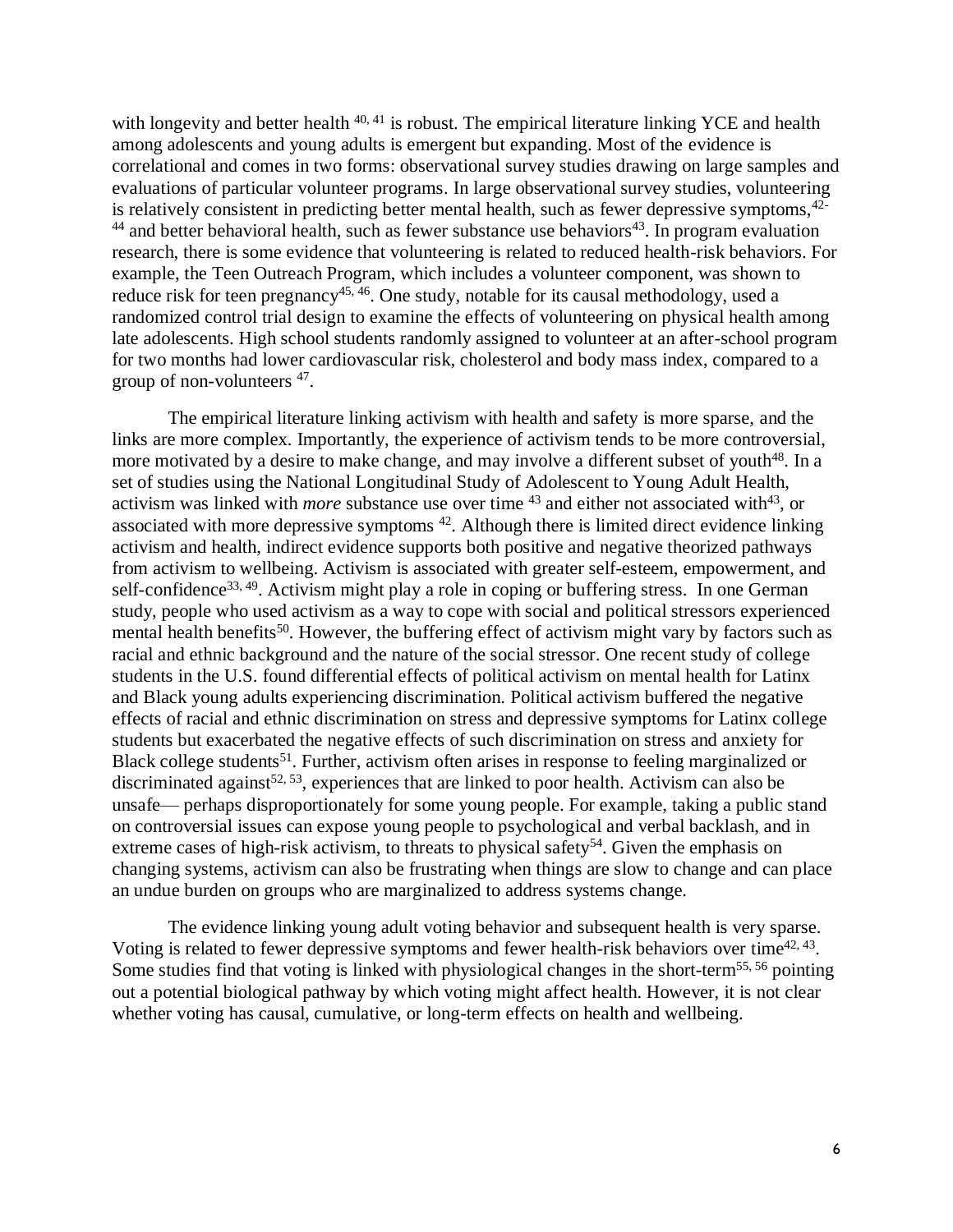#### WHAT DO WE NEED TO KNOW?

There are several gaps in our current knowledge about how YCE affects individual health and safety. First, there is a need for stronger causal evidence to build confidence in the direction of effects between YCE and health and wellbeing. While it is robustly documented that people who are more engaged in YCE, especially forms such as volunteering, are healthier, there is not yet clear evidence that YCE *causes* better health. Second, we need to better understand the "dose" (how much?) and qualities (what kind?) of YCE experiences that can promote health. It follows from existing evidence that YCE efforts that are sustained as opposed to one-time only; are positive experiences; feel good or effective; are social experiences; and involve direct contact with others might be most beneficial to health. Especially regarding activism, little is known about the qualities of activist experiences that sustain participation and support health as opposed to increasing stress or leading to burnout. We also need to understand for whom YCE can be good for health and for whom it can be harmful. In particular, how does YCE effect health for young people from different sociodemographic backgrounds such as racial and ethnic group, gender, socioeconomic status and immigrant background? Finally, more is needed to forward our understanding of *how and why* YCE can lead to better health. The pathways from different forms of YCE to different health outcomes are numerous and understanding the mechanisms connecting different types of YCE experiences with health outcomes will help focus programs, policies, and practices to support meaningful YCE opportunities and positive pathways to health. Qualitative and program evaluation research might be especially helpful.

# PART IV. YOUTH CIVIC ENGAGEMENT IN COMMUNITY HEALTH AND SAFETY INITIATIVES CAN IMPROVE COMMUNITY HEALTH AND SAFETY

When youth are engaged in community health and safety efforts, they can improve the products of projects, initiatives and policies (Figure 1, D). This can strengthen community health and safety, which can have positive effects on the health and safety of community members. While the *practice* of youth engagement in community initiatives through community organizing, activism, and civic engagement has a long history, the academic theory and research evidence about how such practices affect the community initiatives is more recent.

The theoretical basis for involving youth in community projects comes from fields such as education, community psychology, developmental psychology and public health. The culmination of many approaches is community-based participatory research (CBPR), a relatively recent advance in research that emphasizes the need for researchers and community members to share equitable and mutually beneficial roles in research projects, especially those designed for community benefit 57-61 . While CBPR was developed for partnering with a range of communities, it is most often practiced with adults. Youth-focused CBPR is relatively rare <sup>62</sup> although many scholars doing youth-focused projects advocate for the need for more youth involvement <sup>63</sup>. A variant of youth-focused CBPR called youth-led participatory action research  $(YPAR)$  has recently gained popularity<sup>64</sup>. In YPAR, the goals are threefold: youth development, community development, and improved research. YPAR has gained traction as an innovative approach to positive youth and community development.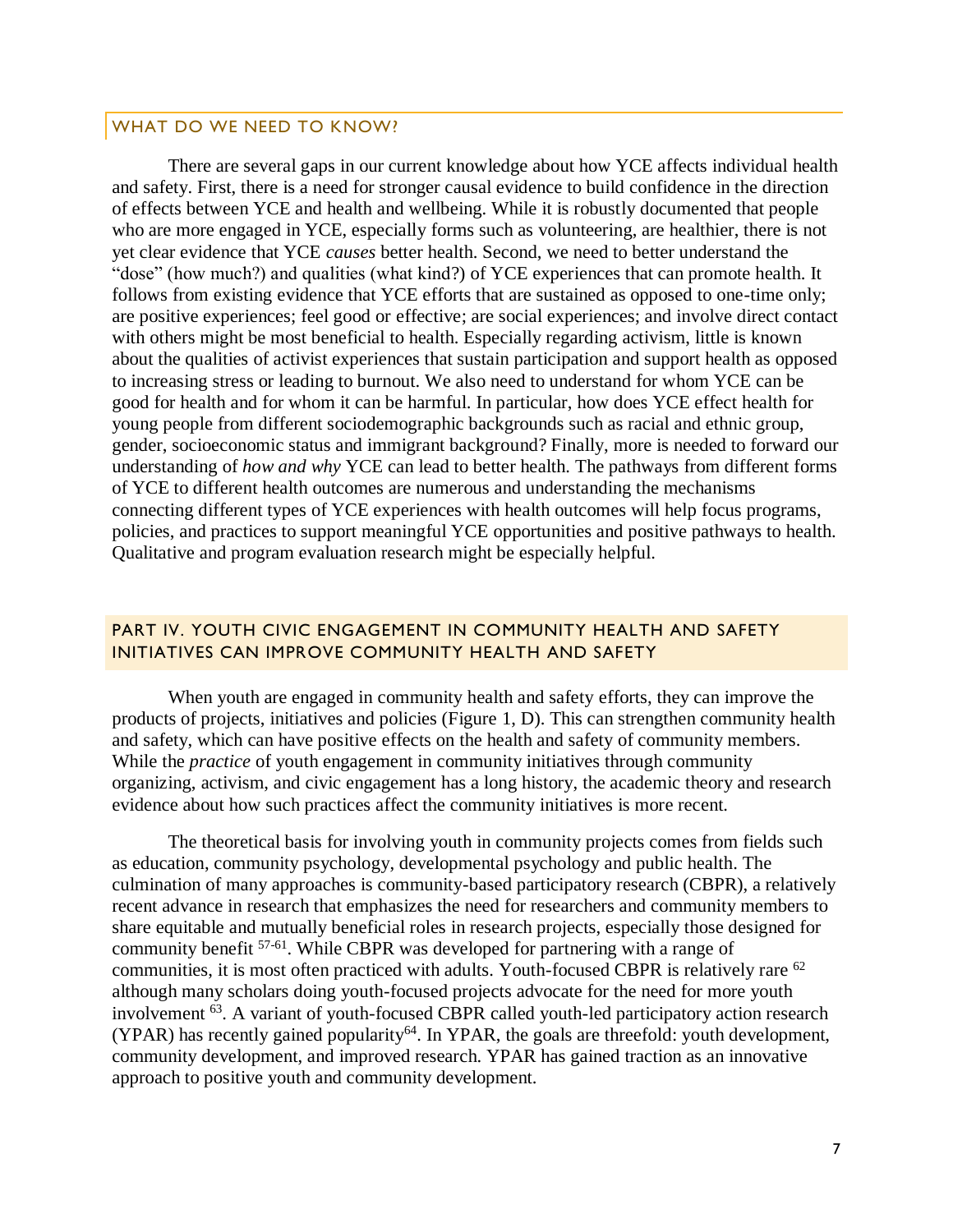YPAR is argued to enhance the quality of services and programs offered by youthcentered community-based organizations and initiatives such as neighborhood organizations, schools, and after-school programs. Engaging youth can benefit community-based organizations by building organizational capacity and increasing publicity and visibility to facilitate uptake of community-based interventions. As interventions become more effective, and organizations are able to better serve youth, policies can become more responsive to youth needs. Therefore, youth-led civic engagement practices, such as YPAR, can enhance the success and sustainability of adolescent interventions<sup>65</sup> which can promote overall health and safety for youth and communities.

YPAR can also help youth-focused community-based organizations (CBOs) better serve their target communities – particularly those that are hard to reach. By using YPAR as a tool, CBOs gain community insight, participation, and buy-in toward achieving their programmatic goals. For example, an organization might want to develop a substance use prevention program by first understanding the local community needs regarding youth substance use. Engaging youth in this endeavor can enhance the research and maximize the potential for the uptake and impact of an intervention. Many argue that health interventions, in particular, are most effective when communities are partners in intervention development and implementation 63, 66. For youthserving interventions, youth-engaged approaches are attractive because youth from a given community have access and reach in youth populations<sup> $63$ </sup>. Thus, youth-focused health promotion interventions resulting from the engagement of hard-to-reach youth, especially from marginalized communities, might result in improved health and education systems, services, and policies.

Despite growing adoption of youth-engaged practices such as YPAR in community organizations, and "Action Civics" models employed by some schools and community programs<sup>67</sup>, more empirical evidence regarding how such programs support theoretical benefits for communities is needed<sup>68</sup>. One qualitative study using focus group participants from five CBOs suggested that YPAR changed the culture of organizations, for example, leading them to value participatory evaluation more highly<sup>69</sup> aligning with the idea that YPAR can affect institutional identity and organizational culture. Engaging youth in health research and promotion, thus, might enhance the responsibility of programs to youth and community health and safety needs.

### WHAT DO WE NEED TO KNOW?

The biggest gap in understanding how YCE can improve the health and safety of communities is the difficulty of capturing the impact of YCE at the community level. While there are not comprehensive strategies or standardized tools for evaluating organizational impact of YPAR and youth-based CBPR programs, some efforts to measure the impact of participatory processes in public health research on organizations and communities suggest evaluating the process of participatory approaches, the implementation, and the outcomes<sup>61</sup>. More specifically in the realm of youth-based participatory projects, some proposals for evaluating impact are that organizations should reflect on how the youth-engaged projects have contributed to the mission and success of CBO or community initiative  $70-73$ . The challenges are definitional (what is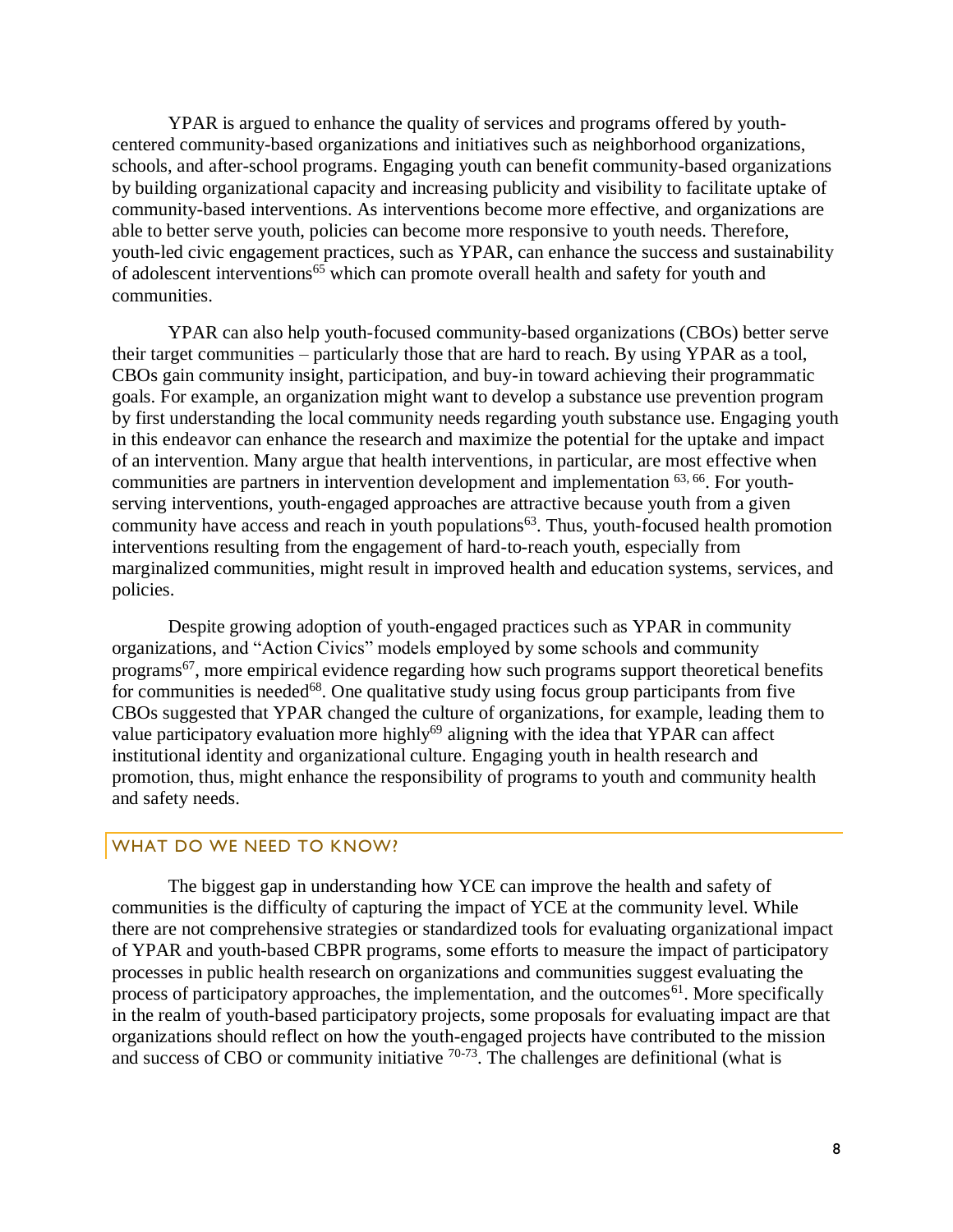"impact" at the organizational and community level and how do impacts at each level interconnect?), logistical (how can projects effectively focus on outcomes at both the individual and organizational/community level?) and an issue of measurement (how do we measure the added value of community participation to organization and communities?  $61$ ). Given theory and qualitative evidence supporting youth-engaged processes, each of these questions deserve careful attention to build the evidence base for how engaging youth in communities can improve community health and safety initiatives.

#### PART V. YOUTH HEALTH AND SAFETY PREDICTS CIVIC ENGAGEMENT

Youth health and safety can also be understood as a precursor to YCE or YCE can be considered as a part of the definition of individual health (Figure 1, E). When looking at evidence that health and safety are correlated with civic engagement, it is critical to remember that the casual direction is not well-understood. Young people who participate in civic activities may already be on positive developmental trajectories <sup>30</sup>. While there is evidence suggesting that civic engagement can support health (reviewed above), there is also evidence to suggest that young people who become engaged in their communities are healthier, and often embedded in safer environments to begin with. This may be especially true for individuals who participate in non-controversial forms of civic engagement, such as voting<sup>74</sup>. Evidence from England suggests that less healthy people are less likely to vote <sup>75</sup> and in the US, one study found that young adults with depressive symptoms were less likely to vote <sup>42</sup>. Being embedded in safe communities characterized by strong social connections might support more civic engagement. For example, adolescents who report feeling more socially connected to family and community contexts and perceiving stronger social capital (including living in a safe neighborhood) are more likely to be engaged in civic activities during adolescence  $^{76}$  and voting and volunteering as adults<sup>77</sup>. If positive and safe social environments support civic engagement and civic engagement supports further health and safety, the "civic engagement gap" might perpetuate gaps in health and civic outcomes. At the same time, equitable opportunities for meaningful civic engagement for youth from all backgrounds might be one way to interrupt this cycle.

In addition to health and safety *predicting* youth civic engagement, civic engagement might be thought of as part of the definition of what it means to be "healthy and thriving." Similar to modern arguments that "civic health" is a meaningful construct to assess how communities are thriving, which is underpinned by the assumption that strong civic fabric is part of the definition of healthy communities, there is a theoretical argument that youth who are healthy and thriving are also involved in contributing to the world around them. This is a philosophical proposition that relies on a view of human development expanding the concept of individual health to *thriving*, a process that involves youth contributing in meaningful ways to shaping their communities and their own development<sup>78</sup>. This view communicates that youth engaging in their communities is indicative of, indeed partly defines, what it means to be healthy. From this view, making sure youth have opportunities for meaningful civic engagement is one way to ensure that they will develop in a healthy and productive way.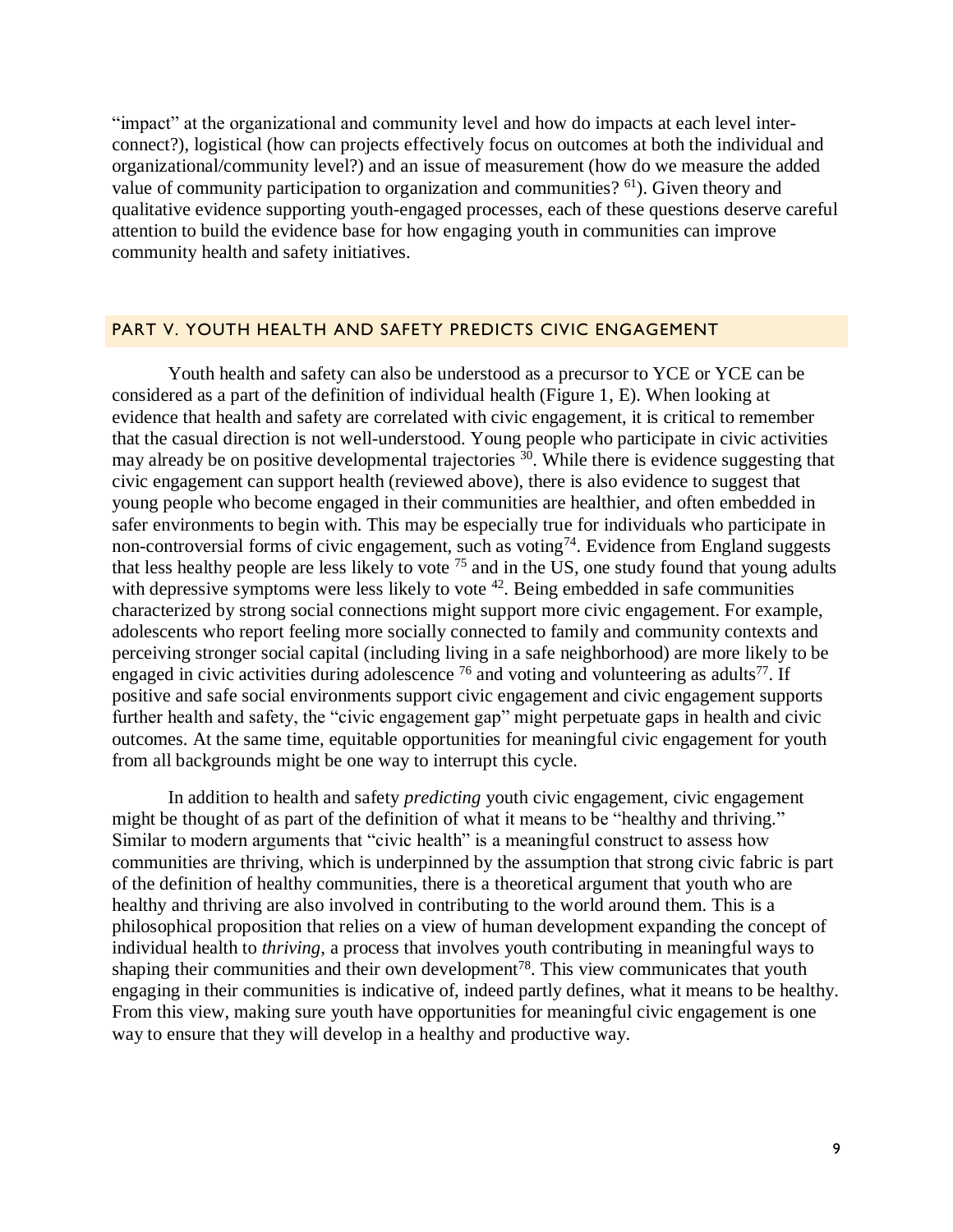#### WHAT DO WE NEED TO KNOW?

One area where more evidence would be helpful is in characterizing how much, and in what ways, health and safety predict YCE. While we know that healthier people are more likely to be involved in many forms of civic engagement, at the same time, experiencing difficult circumstances such as oppression and discrimination, being denied rights, and experiencing certain health issues can be very motivating in terms of civic action  $52, 79-82$ . Sometimes, residents of communities who feel unsafe or unhealthy will mobilize to create change. Thus, low levels of health and safety can also predict more YCE. Better understanding of the role of race, class, and gender inequalities, the individual factors (e.g., sense of efficacy and knowledge about civic systems) and the contextual factors (e.g., civic leadership, strong social networks, and placebased factors) that facilitate successful mobilization would significantly advance our knowledge of how youth health and safety predict YCE. In turn, this would help endeavors to isolate the effects of YCE on subsequent health and safety and best support YCE experiences that promote healthy outcomes for youth.

#### PART VI. CONCLUSION

Youth civic engagement is critical both for supporting and maintaining democracy, as well as for supporting youth development into constructive and healthy adults. Among the many reasons why youth should be engaged in their communities in active and meaningful ways, one understudied reason gaining momentum is that YCE seems to be linked with youth health and safety at the level of both individual youth and communities. The available evidence points to certain forms of YCE as beneficial for youth health and safety, especially volunteerism. At the same time, other forms of YCE such as activism are related with health and safety in complex ways. In the current moment of increased youth activism, it is well worth understanding how best to support young activists in ways that will promote health and safety. Furthering the importance of this topic is that fact that YCE can promote community health and safety when youth are constructively engaged in civic participation, for example through YPAR or youth advisory councils, where they might affect the health and safety policies relevant to youth.

It is important to explicitly note one critical aspect of linking YCE and youth health and safety, which is that there are troubling disparities in both health and safety and levels of youth civic engagement across socioeconomic and racial/ethnic lines. In general, youth of color and adolescents from lower socioeconomic backgrounds have poorer health status, measured by markers such as disease (e.g., HIV/AIDS), some indicators of behavioral health such as unintended pregnancies, access to health services, and personal safety (higher exposure to homicide, dating violence) <sup>83, 84</sup>. At the same time, youth of color, those from immigrant-origin backgrounds, and those from lower socioeconomic backgrounds have access to fewer opportunities for high-quality civic engagement. YCE might provide a way for these youth to mobilize to change the conditions that affect them. At the same time, youth must be supported by systems that invite their input but don't place the burden of correcting unfair policies and unequal rights onto the young people who experience systemic injustices.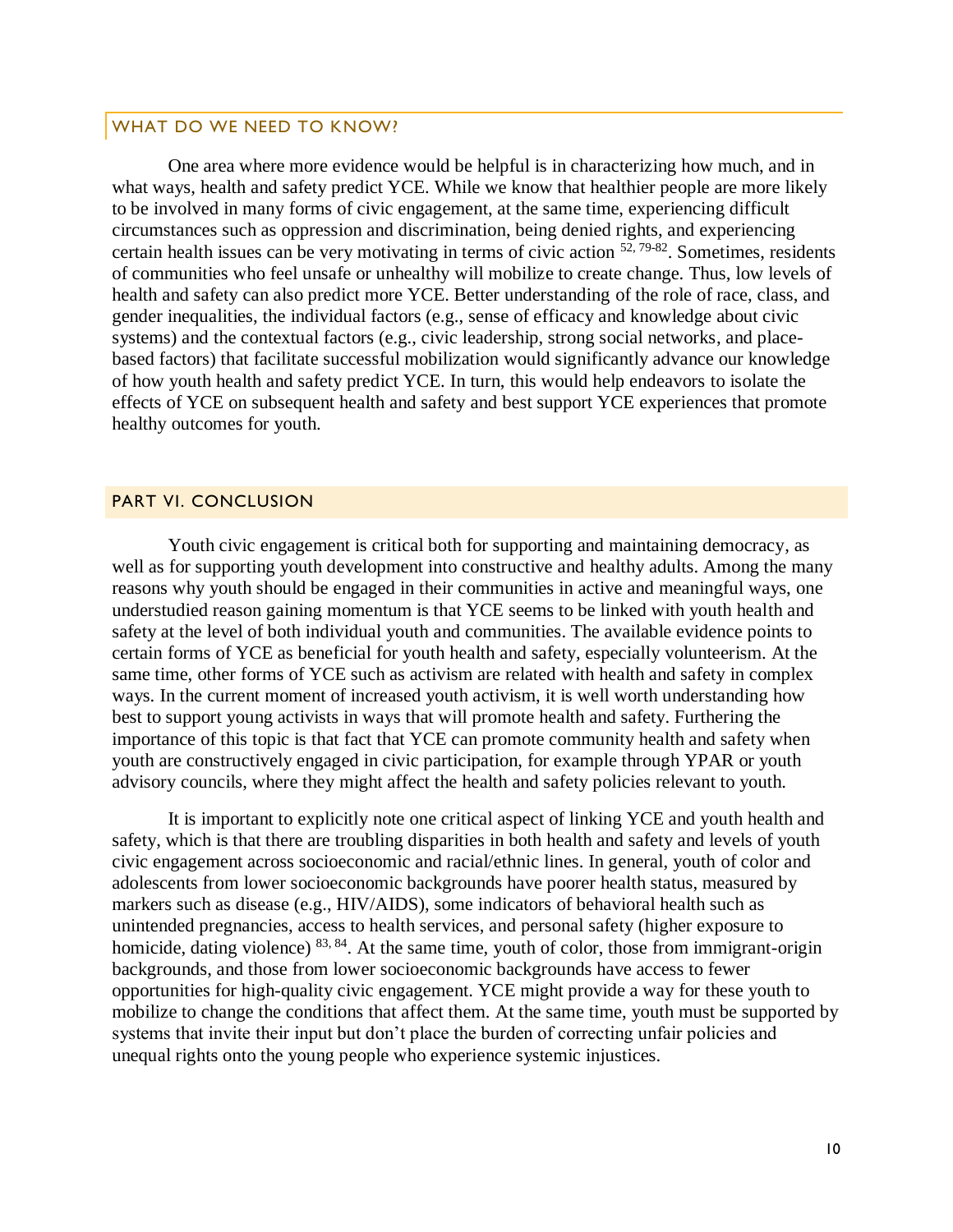All youth deserve access to high quality opportunities to engage in their communities in meaningful ways. This is their democratic right and a great opportunity to support youth and community development. This review proposes that YCE and health and safety might be thought of as connected in five main ways, summarizes the state of evidence linking YCE with health and safety, and points to the gaps in our current knowledge. In sum, when youth are constructively engaged in civic life, they can experience benefits to their own health and safety while also contributing to the health and safety of their communities. Devoting resources to understand how best to support these positive connections is a worthwhile investment for both our youth and our communities.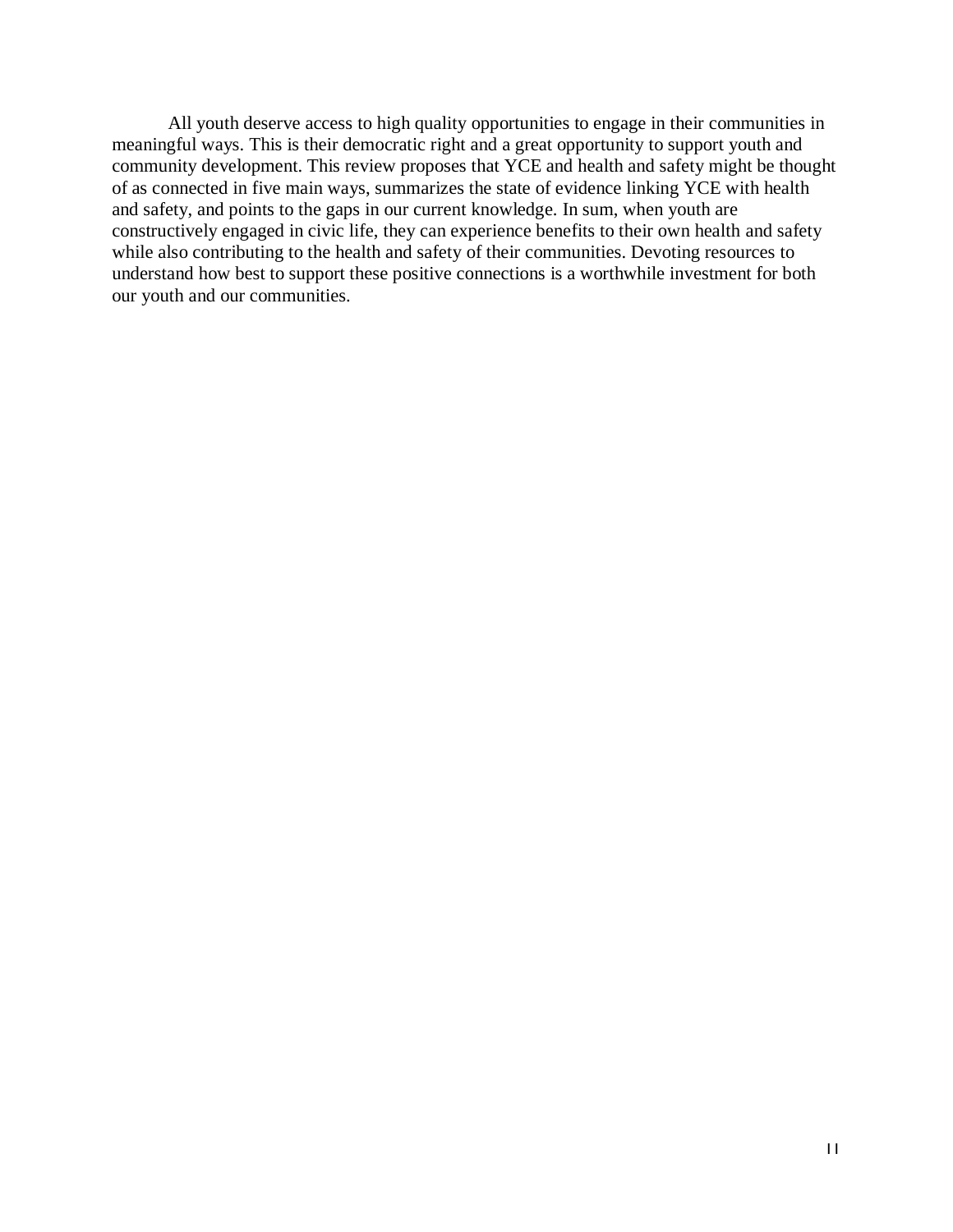# **APPENDIX: PRACTICAL RESOURCES**

*Not an exhaustive list, these resources came to the author's attention in the course of the research project.*

### **[CIRCLE](http://civicyouth.org/)**

This website compiles information about youth civic engagement. There are both research-based resources and tools for practitioners.

#### **[CIVIC HEALTH INDEX](https://ncoc.org/CHI/)**

The National Conference on Citizenship developed the Civic Health Index to report on how well communities are organized to define and address public problems.

# **[NATIONAL NETWORK OF STATE ADOLESCENT HEALTH COORDINATORS](http://nnsahc.org/index.php/tools/youth-engagement)**

This website provides resources for those integrating youth engagement into state level program and policy development.

# **NEW JERSEY NEXT GENERATION COMMUNITY LEADERS**

Profiled in a *Health Affairs* [blog](https://www.healthaffairs.org/do/10.1377/hblog20181205.122162/full/) and described at the New Jersey Health Initiatives [website,](https://www.njhi.org/initiatives/njhi-next-generation-community-leaders/) this RWJF-funded project provides youth aged 14-21 with opportunities to make meaningful change in their communities through summer employment on self-designed, community-focused projects.

# **PACE PRIMER**

The [Civic Engagement Primer–](http://www.pacefunders.org/primer/)also known as the #PACEprimer–is a resource designed to explore help philanthropies assess their interest and understanding in civic engagement, and ultimately help funders integrate civic engagement in their work.

# **[POSITIVE YOUTH DEVELOPMENT FRAMEWORK](https://www.youthpower.org/positive-youth-development-pyd-framework)**

This framework, often applied in international contexts, describes approaches and activities that support healthy, productive and engaged youth.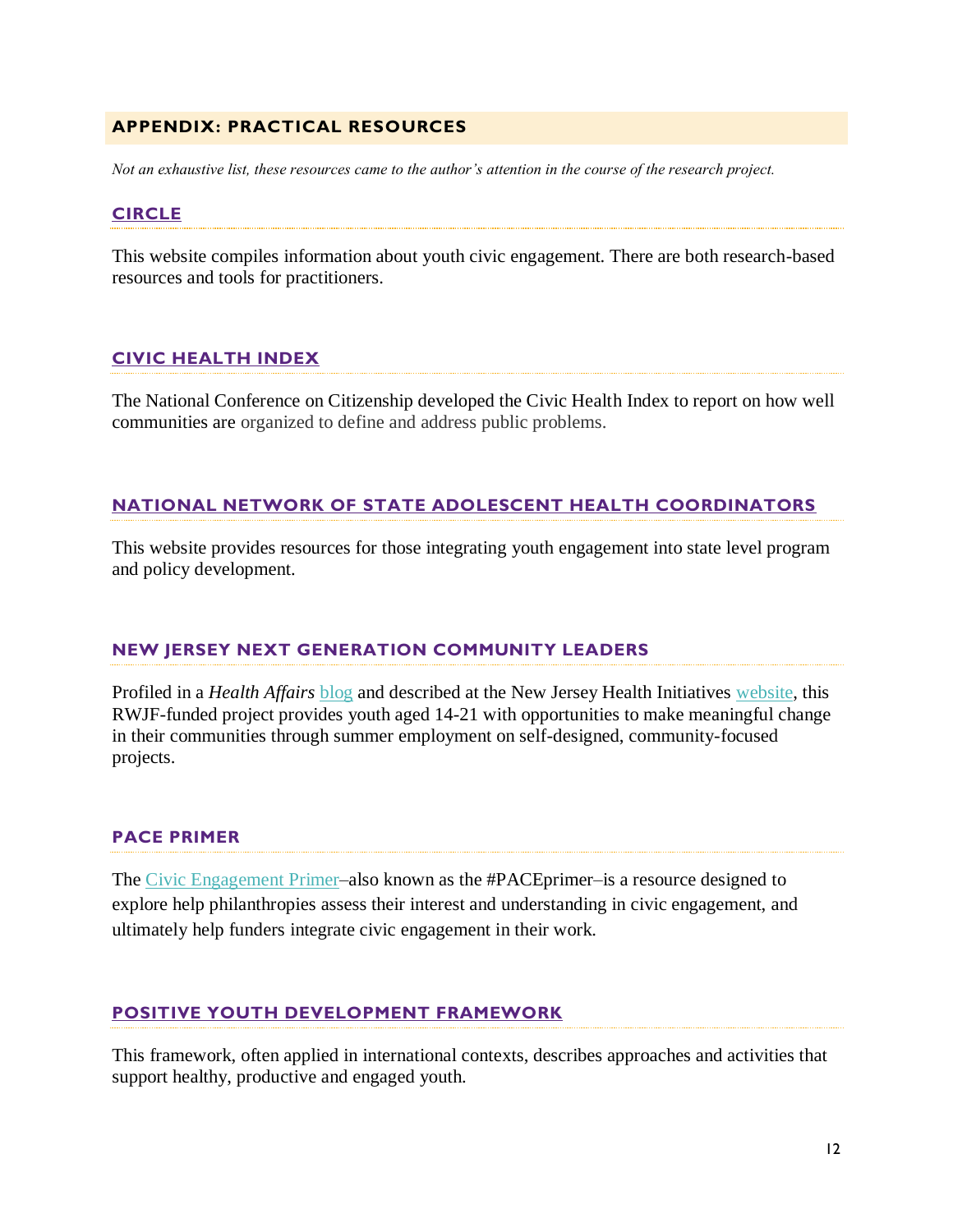# **RITA ALLEN FOUNDATION**

The Rita Allen Foundation seeks to foster a culture of [civic science](http://ritaallen.org/civic-science/) in which broad engagement with science and evidence helps to inform solutions to society's most pressing problems. Making progress toward this goal requires building new knowledge and collaborations across many sectors.

# **[ROBERT WOOD JOHNSON FOUNDATION CULTURE OF HEALTH](https://www.rwjf.org/en/cultureofhealth/about.html)**

An overview of RWJF's work to advance a culture of health. Civic engagement is identified as a driver for one Culture of Health action area, "Making Health a Shared Value." Resources related to RWJF's work toward ["Fostering Cross-Sector Collaboration to Improve Well-Being"](https://www.rwjf.org/en/cultureofhealth/taking-action/fostering-cross-sector-collaboration.html) are also available.

# **[THE CALIFORNIA ENDOWMENT BUILDING HEALTHY COMMUNITIES](https://www.calendow.org/building-healthy-communities/)  [INITIATIVE](https://www.calendow.org/building-healthy-communities/)**

This comprehensive community initiative aims to advance statewide policy, change the narrative, and transform [14 of California's communities](http://www.calendow.org/places) devastated by health inequities into places where all people and neighborhoods thrive.

# **[THE CALIFORNIA HEALTHY PLACES INDEX](https://healthyplacesindex.org/)**

This website explores local factors that predict health outcomes and the policy actions that can affect those outcomes. Youth actions are highlighted as one pathway to several health outcomes.

# **[YPAR HUB](http://yparhub.berkeley.edu/)**

This website features stories about Youth-Led Participatory Action Research (YPAR) projects and provides tools for getting a YPAR project started.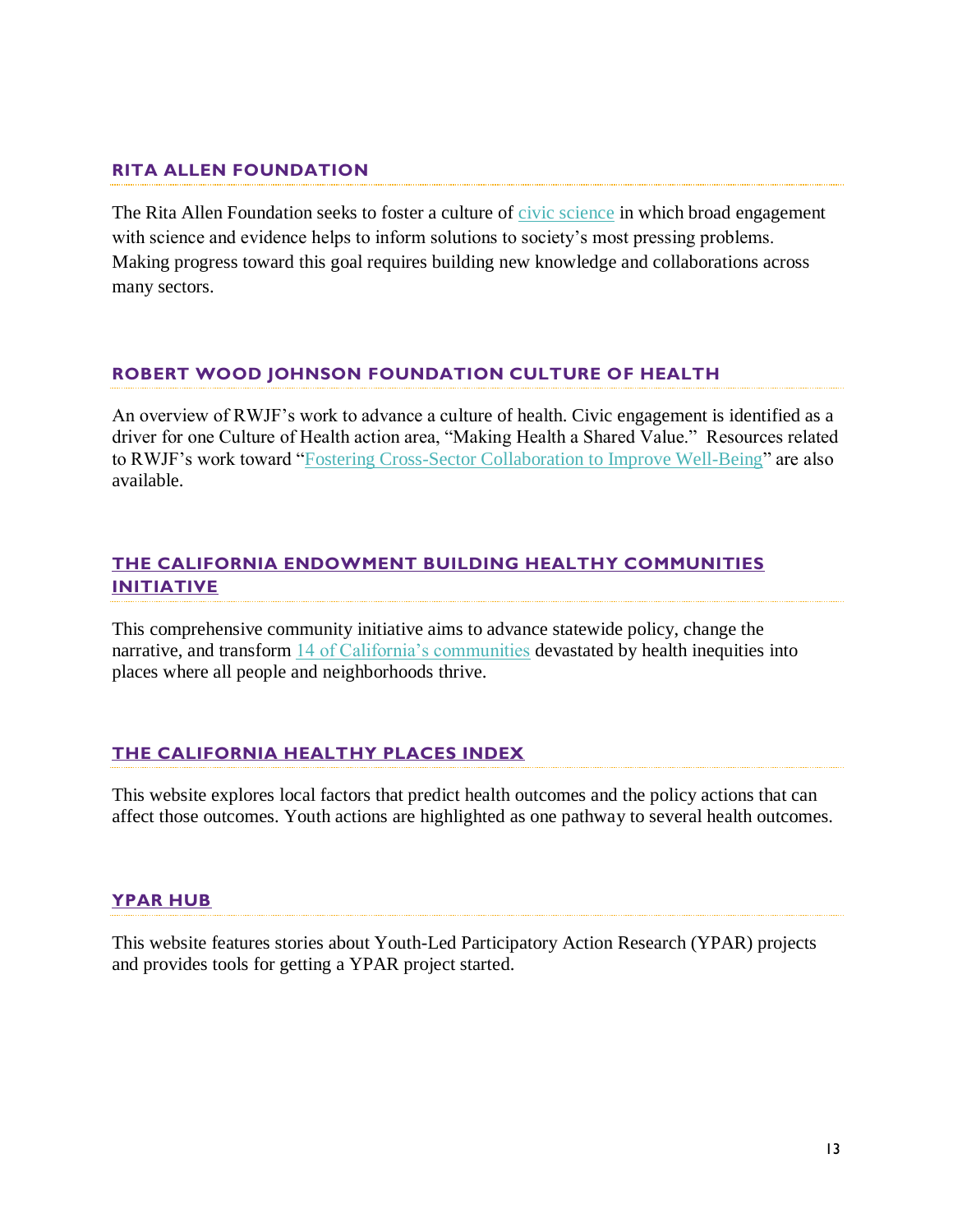#### REFERENCES

1. Association, A.P. *Civic Engagement*. Available from: Retrieved from:

[http://www.apa.org/education/undergrad/civic-engagement.aspx.](http://www.apa.org/education/undergrad/civic-engagement.aspx)

- 2. Camino, L. and S. Zeldin, *From periphery to center: Pathways for youth civic engagement in the day-to-day life of communities.* Applied Developmental Science, 2002. **6**(4): p. 213-220.
- 3. Hagelskamp, C., et al., *Participatory Budgeting: Could It Diminish Health Disparities in the United States?* Journal of Urban Health, 2018: p. 1-6.
- 4. McKoy, D.L. and J.M. Vincent, *Engaging schools in urban revitalization: The Y-PLAN (Youth—Plan, learn, act, now!).* Journal of Planning Education and Research, 2007. **26**(4): p. 389-403.
- 5. Kahne, J. and E. Middaugh, *High quality civic education: what is it and who gets it?* Social Education, 2008. **72**(1): p. 34.
- 6. Kahne, J. and E. Middaugh, *Democracy for some: The civic opportunity gap in high school.* Policies for Youth Civic Engagement, 2008: p. 29-58.
- 7. Levinson, M., *The civic empowerment gap: Defining the problem and locating solutions*, in *Handbook of Research on Civic Engagement in Youth*, L.R. Sherrod, J.Torney-Purta, and C.A. Flanagan, Editors. 2010, John Wiley and Sons: Hoboken, NJ. p. 331-361.
- 8. Gaby, S., *The civic engagement gap (s): Youth participation and inequality from 1976 to 2009.* Youth & Society, 2017. **49**(7): p. 923-946.
- 9. Ballard, P.J. and S.L. Syme, *Engaging youth in communities: a framework for promoting adolescent and community health.* Journal of epidemiology and community health, 2015: p. jech-2015-206110.
- 10. Foundation, K.H., *2016 Kansas Civic Health Index*.
- 11. Kawachi, I. and L.F. Berkman, *Social ties and mental health.* Journal of Urban health, 2001. **78**(3): p. 458-467.
- 12. Kawachi, I. and L.F. Berkman, *Social capital, social cohesion, and health*, in *Social epidemiology*, L.F. Berkman, I. Kawachi, and M.M. Glymour, Editors. 2014, Oxford University Press: NY. p. 290-319.
- 13. Kawachi, I., B.P. Kennedy, and R. Glass, *Social capital and self-rated health: a contextual analysis.* American journal of public health, 1999. **89**(8): p. 1187-1193.
- 14. Rosenfeld, R., E.P. Baumer, and S.F. Messner, *Social capital and homicide.* Social Forces, 2001. **80**(1): p. 283-310.
- 15. Lee, M.R. and S.A. Thomas, *Civic community, population change, and violent crime in rural communities.* Journal of Research in Crime and Delinquency, 2010. **47**(1): p. 118- 147.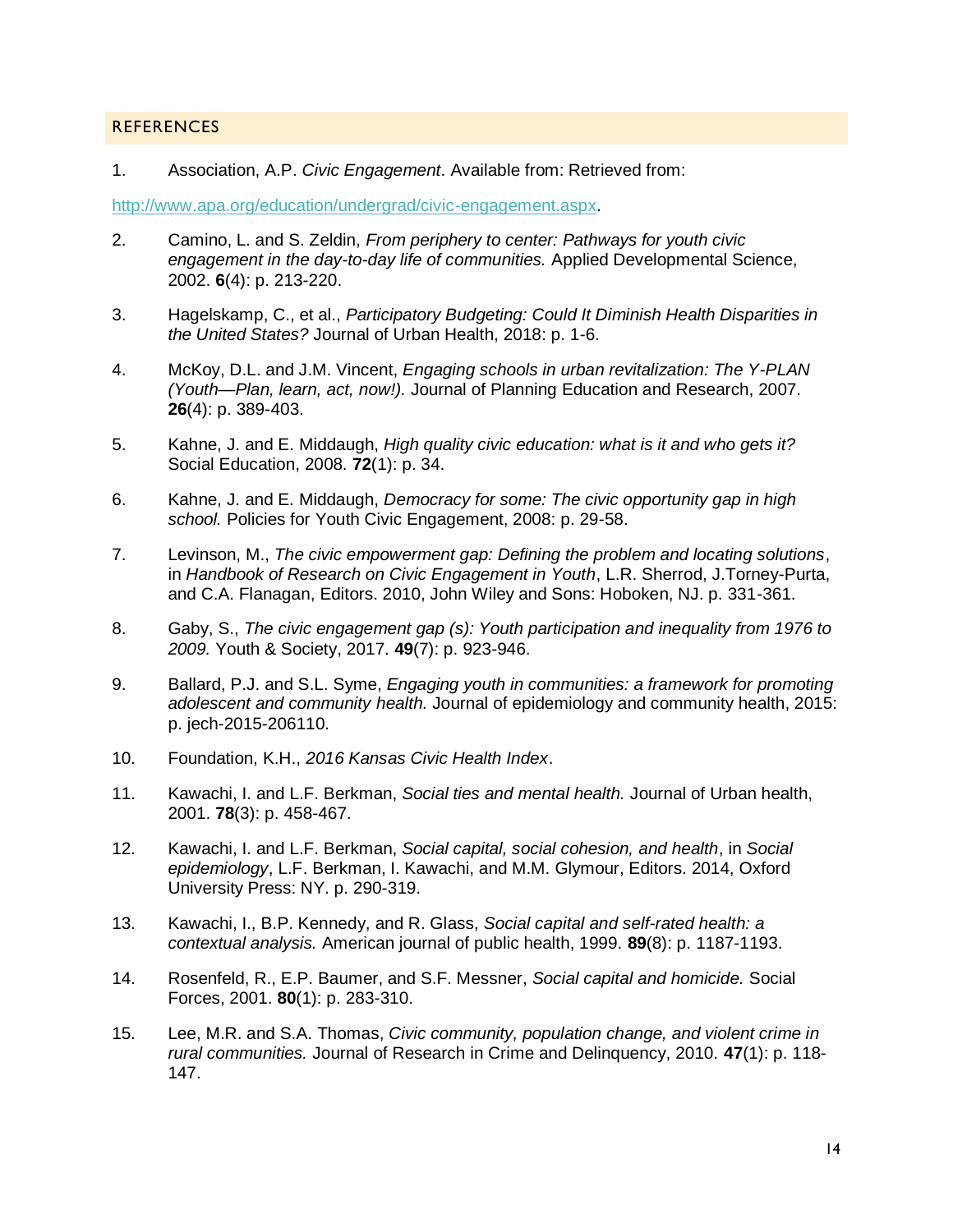- 16. Kim, D., S. Subramanian, and I. Kawachi, *Social capital and physical health*, in *Social capital and health*. 2008, Springer. p. 139-190.
- 17. Poortinga, W., *Social relations or social capital? Individual and community health effects of bonding social capital.* Social science & medicine, 2006. **63**(1): p. 255-270.
- 18. Mohnen, S.M., et al., *Neighborhood social capital and individual health.* Social science & medicine, 2011. **72**(5): p. 660-667.
- 19. Hart, D., et al., *Youth bulges in communities: The effects of age structure on adolescent civic knowledge and civic participation.* Psychological Science, 2004. **15**(9): p. 591-597.
- 20. Godfrey, E.B. and H.-Y.S. Cherng, *The Kids are All Right? Income Inequality and Civic Engagement among Our Nation's Youth.* Journal of youth and adolescence, 2016. **45**(11): p. 2218-2232.
- 21. Winstanley, E.L., et al., *The association of self-reported neighborhood disorganization and social capital with adolescent alcohol and drug use, dependence, and access to treatment.* Drug and alcohol dependence, 2008. **92**(1): p. 173-182.
- 22. Ensminger, M.E., H.S. Juon, and K.E. Fothergill, *Childhood and adolescent antecedents of substance use in adulthood.* Addiction, 2002. **97**(7): p. 833-844.
- 23. Hawkins, J.D., R.F. Catalano, and J.Y. Miller, *Risk and protective factors for alcohol and other drug problems in adolescence and early adulthood: implications for substance abuse prevention.* Psychological bulletin, 1992. **112**(1): p. 64.
- 24. Cattell, V. and M. Evans, *Neighbourhood images in East London: Social capital and social networks on two East London estates*. 1999: York Publishing Services for Joseph Rowntree Foundation.
- 25. Diez Roux, A.V. and C. Mair, *Neighborhoods and health.* Annals of the New York Academy of Sciences, 2010. **1186**(1): p. 125-145.
- 26. Villalonga-Olives, E. and I. Kawachi, *The dark side of social capital: A systematic review of the negative health effects of social capital.* Social Science & Medicine, 2017. **194**: p. 105-127.
- 27. Morrow, V., *Conceptualising social capital in relation to the well-being of children and young people: a critical review.* The sociological review, 1999. **47**(4): p. 744-765.
- 28. Youniss, J. and P. Levine, *Engaging young people in civic life*. 2009: Vanderbilt University Press Nashville, TN.
- 29. Bloemraad, I. and V. Terriquez, *Cultures of engagement: The organizational foundations of advancing health in immigrant and low-income communities of color.* Social Science & Medicine, 2016. **165**: p. 214-222.
- 30. Hershberg, R.M., et al., *Promoting contribution among youth: Implications from positive youth development research for Youth development programs*, in *Promoting Positive Youth Development: Lessons from the 4-H Study*, E. Bowers, et al., Editors. 2015, Springer: NY, NY. p. 211-228.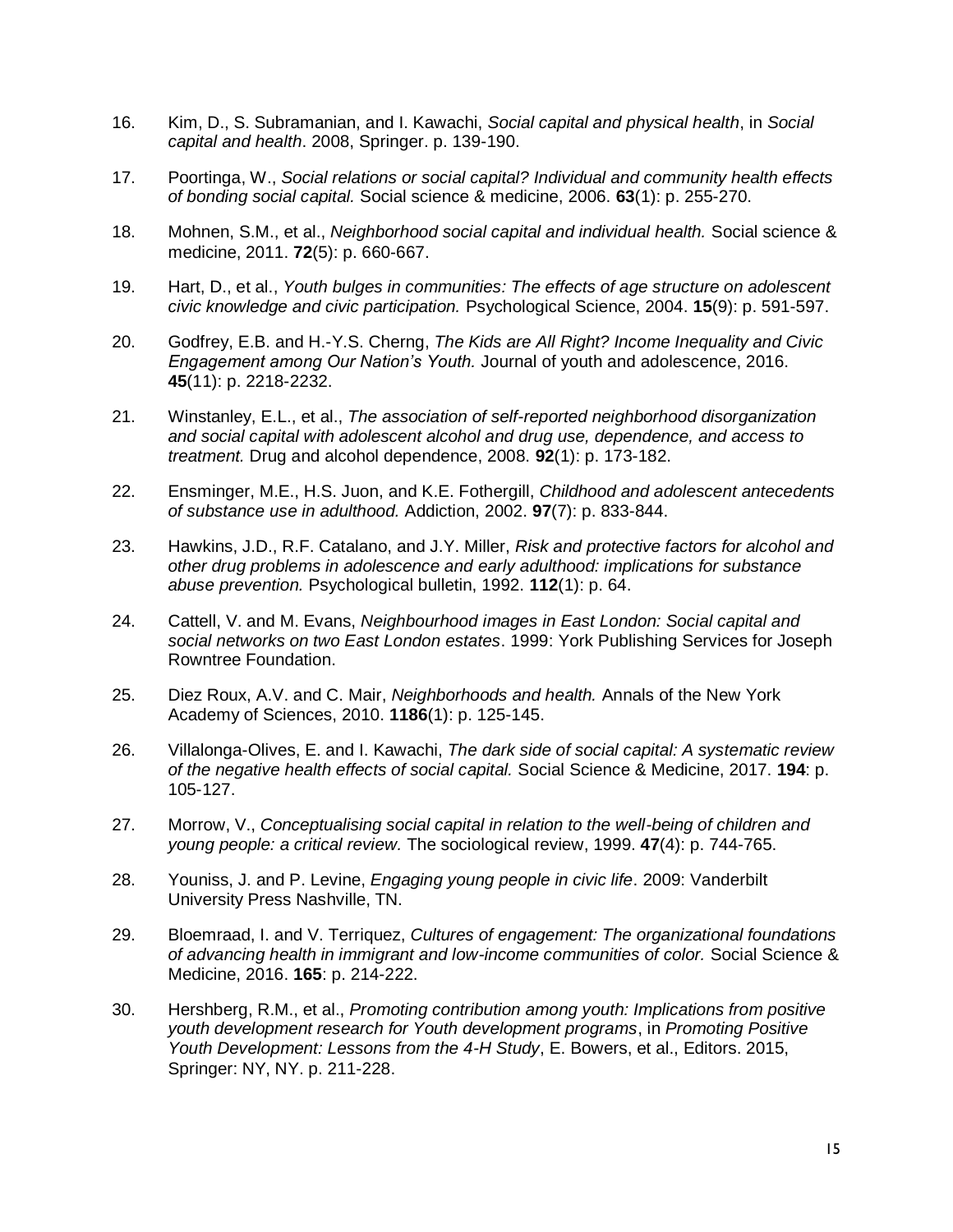- 31. Watts, R.J. and O. Guessous, *Sociopolitical development: The missing link in research and policy on adolescents.* Beyond resistance, 2006: p. 59.
- 32. Ginwright, S. and J. Cammarota, *New terrain in youth development: The promise of a social justice approach.* Social Justice, 2002: p. 82-95.
- 33. Ginwright, S. and T. James, *From assets to agents of change: Social justice, organizing, and youth development.* New directions for youth development, 2002. **2002**(96): p. 27- 46.
- 34. Watts, R.J., M.A. Diemer, and A.M. Voight, *Critical consciousness: Current status and future directions.* New Directions for Child and Adolescent Development, 2011. **2011**(134): p. 43-57.
- 35. Watts, R.J., N.C. Williams, and R.J. Jagers, *Sociopolitical development.* American Journal of Community Psychology, 2003. **31**(1-2): p. 185-194.
- 36. Wallerstein, N., *Powerlessness, empowerment, and health: implications for health promotion programs.* American Journal of Health Promotion, 1992. **6**(3): p. 197-205.
- 37. Wallerstein, N., *Empowerment and Health: The Theory and Practice of Community Change.* Community development journal, 1993. **28**(3): p. 218-27.
- 38. Zimmerman, M.A., *Psychological empowerment: Issues and illustrations.* American Journal of Community Psychology, 1995. **23**(5): p. 581-599.
- 39. Anglin, A.E., J.S. Johnson-Pynn, and L.R. Johnson, *Ethnic identity and civic attitudes in Latino and Caucasian youth.* Journal of Youth Studies, 2012. **15**(5): p. 621-643.
- 40. Anderson, N.D., et al., *The benefits associated with volunteering among seniors: A critical review and recommendations for future research.* 2014.
- 41. Piliavin, J.A. and E. Siegl, *Health and well-being consequences of formal volunteering*, in *The Oxford handbook of prosocial behavior*. 2015, The Oxford University Press: Oxford, UK. p. 494-523.
- 42. Wray-Lake, L., et al., *Examining associations between civic engagement and depressive symptoms from adolescence to young adulthood in a national US sample.* Applied Developmental Science, 2017: p. 1-13.
- 43. Ballard, P.J., L.T. Hoyt, and M.C. Pachucki, *Impacts of adolescent and young adult civic engagement on health and socioeconomic status in adulthood.* Child Development, 2018.
- 44. Kim, J. and K. Morgül, *Long-term consequences of youth volunteering: Voluntary versus involuntary service.* Social Science Research, 2017.
- 45. Allen, J.P., et al., *Preventing teen pregnancy and academic failure: Experimental evaluation of a developmentally based approach.* Child Development, 1997. **68**(4): p. 729-742.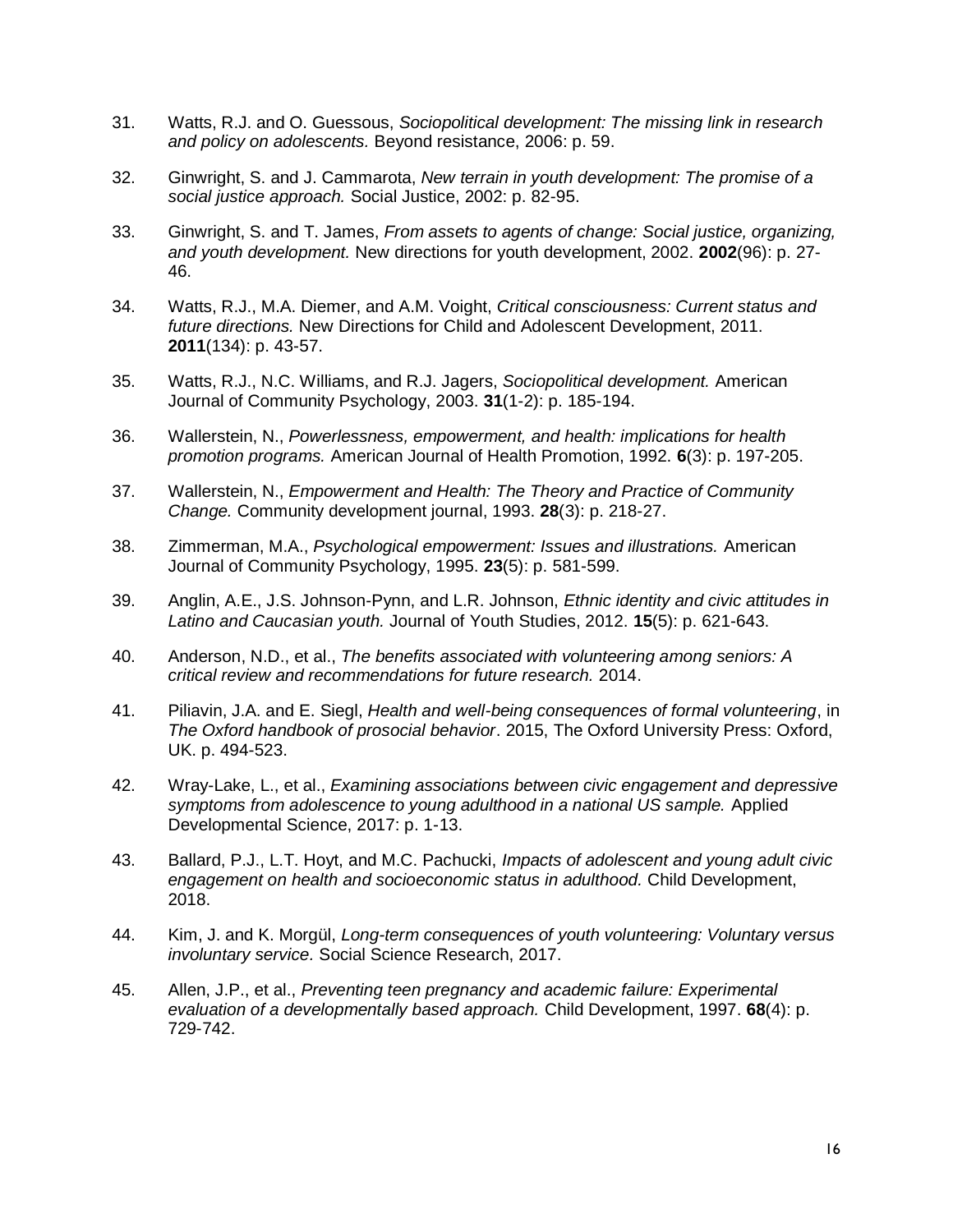- 46. Allen, J.P., S. Philliber, and N. Hoggson, *School-based prevention of teen-age pregnancy and school dropout: process evaluation of the national replication of the Teen Outreach Program.* American Journal of Community Psychology, 1990. **18**(4): p. 505- 524.
- 47. Schreier, H.M.C., K.A. Schonert-Reichl, and E. Chen, *Effect of volunteering on risk factors for cardiovascular disease in adolescents: A randomized controlled trial.* JAMA pediatrics, 2013. **167**(4): p. 327-332.
- 48. Ballard, P.J. and E.J. Ozer, *Implications of Youth Activism For Health and Well-Being.* Contemporary Youth Activism: Advancing Social Justice in the United States: Advancing Social Justice in the United States, 2016: p. 223-244.
- 49. Itzhaky, H. and A.S. York, *Sociopolitical control and empowerment: An extended replication.* Journal of community psychology, 2000. **28**(4): p. 407-415.
- 50. Boehnke, K. and B. Wong, *Adolescent political activism and long-term happiness: A 21 year longitudinal study on the development of micro-and macrosocial worries.* Personality and Social Psychology Bulletin, 2011. **37**(3): p. 435-447.
- 51. Hope, E.C., et al., *Political activism and mental health among Black and Latinx college students.* Cultural Diversity and Ethnic Minority Psychology, 2018. **24**(1): p. 26.
- 52. Ballard, P.J., *What motivates youth civic involvement?* Journal of Adolescent Research, 2014. **29**(4): p. 439-463.
- 53. Swank, E. and B. Fahs, *College Students, Sexualities Identities, and Participation in Political Marches.* Sexuality Research and Social Policy, 2016: p. 1-11.
- 54. McAdam, D., *Freedom Summer*. 1988, New York: Oxford University Press
- 55. Hoyt, L.T., et al., *Young adults' psychological and physiological reactions to the 2016 US presidential election.* Psychoneuroendocrinology, 2018. **92**: p. 162-169.
- 56. Waismel-Manor, I., G. Ifergane, and H. Cohen, *When endocrinology and democracy collide: Emotions, cortisol and voting at national elections.* European Neuropsychopharmacology, 2011. **21**(11): p. 789-795.
- 57. Harris, K.M., et al., *The national longitudinal study of adolescent health: Research design.* Available at h ttp://www. cpc. unc. edu/pr ojects/addhealth/design, 2009.
- 58. Israel, B.A., et al., *Health education and community empowerment: conceptualizing and measuring perceptions of individual, organizational, and community control.* Health Education & Behavior, 1994. **21**(2): p. 149-170.
- 59. Wallerstein, N. and B. Duran, *Community-based participatory research contributions to intervention research: the intersection of science and practice to improve health equity.* American journal of public health, 2010. **100**(S1): p. S40-S46.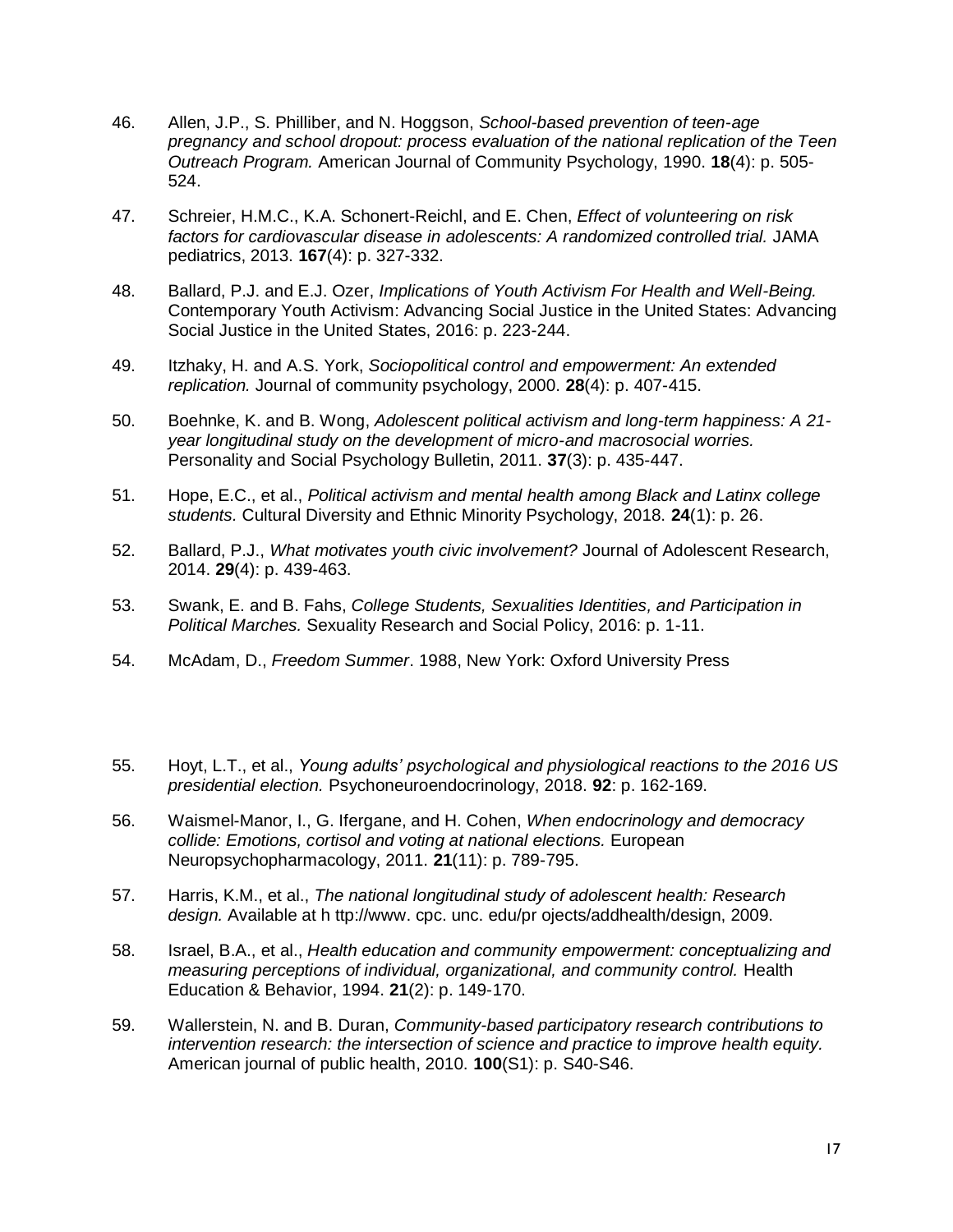- 60. Wallerstein, N.B. and B. Duran, *Using community-based participatory research to address health disparities.* Health Promotion Practice, 2006. **7**(3): p. 312-323.
- 61. Harris, J., et al., *Searching for the Impact of Participation in Health and Health Research: Challenges and Methods.* BioMed Research International 2018.
- 62. Jacquez, F., L.M. Vaughn, and E. Wagner, *Youth as partners, participants or passive recipients: A review of children and adolescents in community*‐*based participatory research (CBPR).* American Journal of Community Psychology, 2013. **51**(1-2): p. 176- 189.
- 63. Powers, J.L. and J.S. Tiffany, *Engaging youth in participatory research and evaluation.* Journal of Public Health Management and Practice, 2006. **12**: p. S79-S87.
- 64. Ozer, E.J., *Youth*‐*Led Participatory Action Research: Overview and Potential for Enhancing Adolescent Development.* Child Development Perspectives, 2017.
- 65. Merves, M.L., et al., *Engaging and sustaining adolescents in Community-Based Participatory Research: Structuring a youth-friendly CBPR environment.* Family & community health, 2015. **38**(1): p. 22.
- 66. Minkler, M., N. Wallerstein, and N. Wilson, *Improving health through community organization and community building.* Health behavior and health education: Theory, research, and practice, 1997. **3**: p. 279-311.
- 67. Levinson, M., *Action civics in the classroom.* Social Education, 2014. **78**(2): p. 68-72.
- 68. Ozer, E.J., *Youth*‐*led participatory action research: Overview and potential for enhancing adolescent development.* Child Development Perspectives, 2017. **11**(3): p. 173-177.
- 69. Zeller-Berkman, S., C. Muñoz-Proto, and M.E. Torre, *A Youth Development Approach to Evaluation: Critical Participatory Action Research.* Afterschool Matters, 2015. **22**: p. 24- 31.
- 70. Faridi, Z., et al., *Community-based participatory research: necessary next steps.* Preventing chronic disease, 2007. **4**(3).
- 71. Flicker, S., et al., *Survey design from the ground up: Collaboratively creating the Toronto Teen Survey.* Health Promotion Practice, 2010. **11**(1): p. 112-122.
- 72. London, J.K., K. Zimmerman, and N. Erbstein, *Youth*‐*Led research and evaluation: Tools for youth, organizational, and community development.* New Directions for Evaluation, 2003. **2003**(98): p. 33-45.
- 73. Ozer, E.J., M.L. Ritterman, and M.G. Wanis, *Participatory action research (PAR) in middle school: Opportunities, constraints, and key processes.* American Journal of Community Psychology, 2010. **46**(1-2): p. 152-166.
- 74. Flavin, P. and M.J. Keane, *Life satisfaction and political participation: Evidence from the United States.* Journal of Happiness Studies, 2012. **13**(1): p. 63-78.